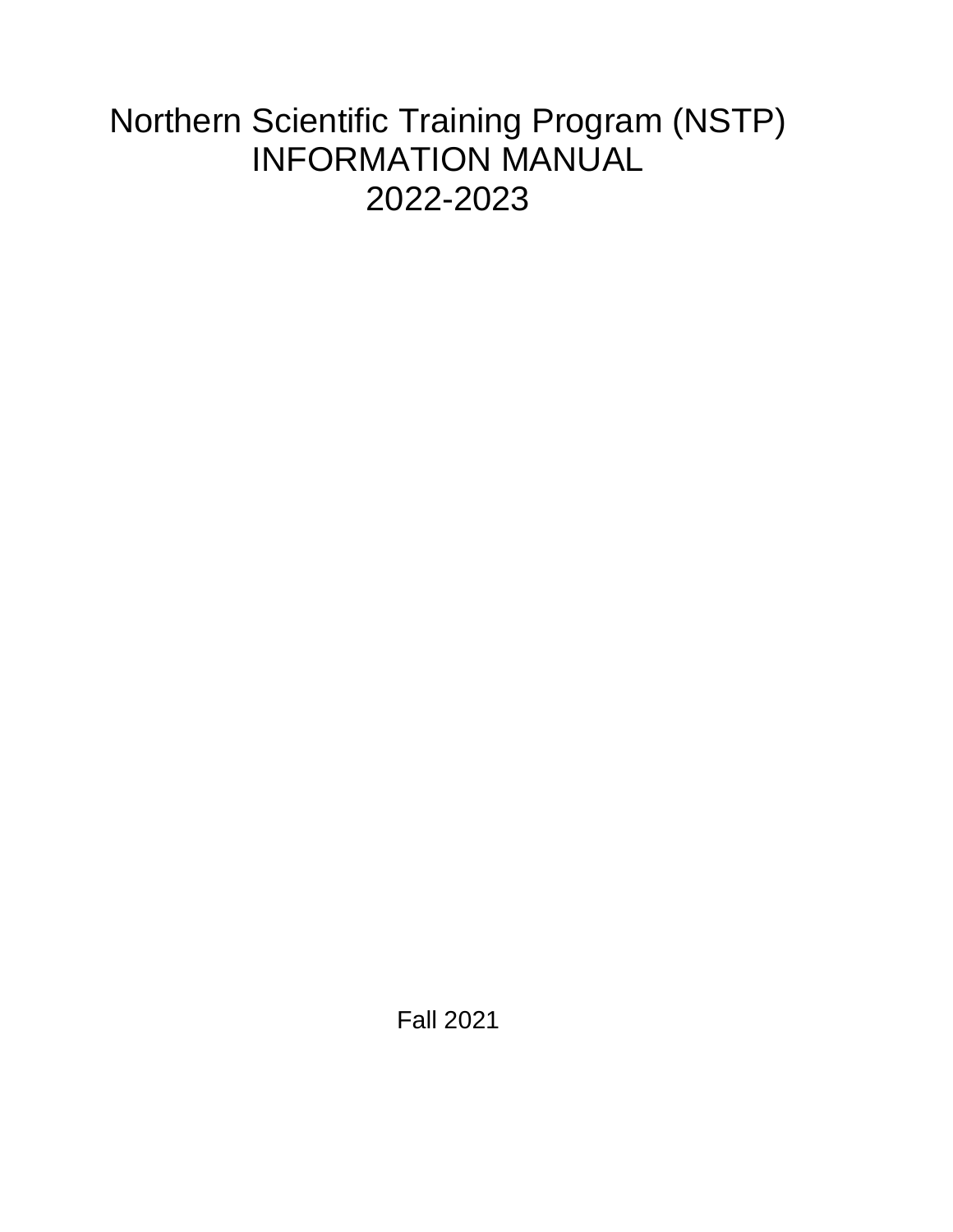# **PREFACE**

The purpose of the Northern Scientific Training Program (NSTP) is to encourage and support Canadian university and Northern post-secondary students with an interest in northern studies and conducting thesis research in Northern regions, by assisting them to gain northern professional experience and training, through the issuance of supplementary funds.

Universities and Northern post-secondary institutions receiving Northern Scientific Training Program support are encouraged to develop a special focus for training in northern studies, to orient students towards northern studies and northern careers, and to foster an exchange of information among scholars of various disciplines with an interest in the Canadian North.

# **INTRODUCTION**

The Northern Scientific Training Program (NSTP) is administered by Polar Knowledge Canada (POLAR). It was established in 1961 to encourage Canadian universities to participate in training northern specialists to meet national needs. This manual is separated into three sections:

#### Guidelines:

These Guidelines have been prepared to explain:

- 1) the objectives and operation of the Program; and,
- 2) the specific criteria that will be employed in awarding Program funds.

#### Student's Information:

This section is designed to assist university and Northern post-secondary students in preparing an NSTP application for funds and a research report. It is organized by form, section and entry, and contains instructions for completing application and report forms, ensuring they comply with NSTP Guidelines. Students must complete the forms online at [Online Forms](https://nstp-pfsn.smapply.io/acc/l/?next=/acc/sr/)

#### Chairperson's Information:

These instructions will enable the Chairperson of an institutional Northern Studies Committee or equivalent to review and verify student reports and applications.

Any administrative inquiries regarding the Program should be addressed to the Northern Scientific Training Program Secretariat:

Nathalie Robillard-Bergeron (613) 222-9537 E-Mail [nstp-pfsn@polar-polaire.gc.ca](mailto:nstp-pfsn@polar-polaire.gc.ca) Internet:<https://www.canada.ca/en/polar-knowledge/fundingforresearchers.html>

The mailing and courier address is: NSTP Secretariat Polar Knowledge Canada 2<sup>nd</sup> Floor, Suite 200 170 Laurier Avenue West Ottawa, Ontario K1P 5V5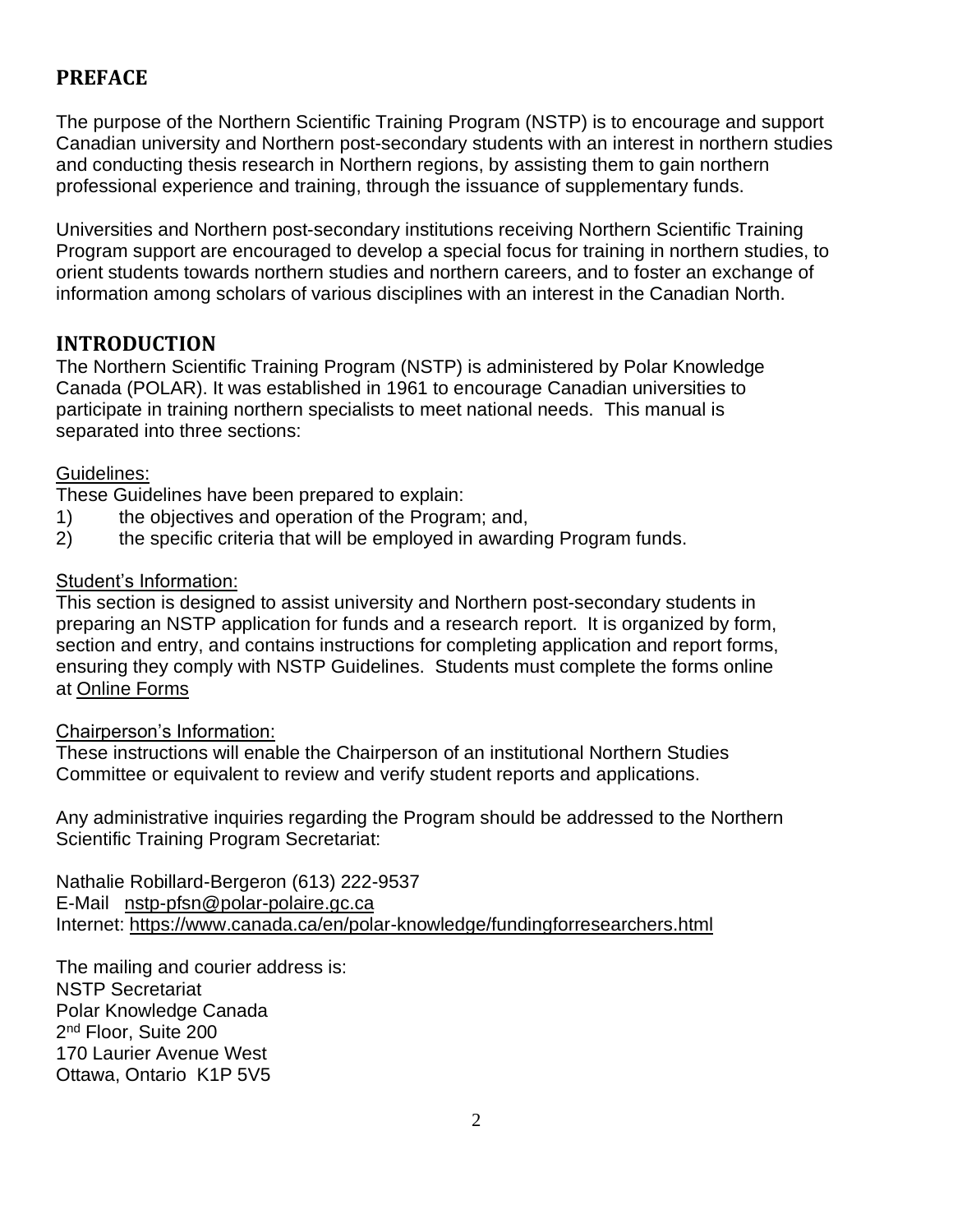# **Program Administration**

The NSTP is administered by Polar Knowledge Canada (POLAR). The NSTP Management Committee is an intergovernmental committee consisting of northern experts appointed for a three-year period. The Management Committee is responsible for reviewing funding applications and reports, making funding recommendations and ensuring the effective use of funds provided by the Program to Canadian universities and Northern post-secondary institutions. It is supported by the NSTP Secretariat at POLAR.

# **Program Objective**

The NSTP supports Canadian universities and Northern post-secondaries in providing scientific training that gives advanced undergraduate and graduate students professional experience in the Canadian North and encourages them to develop a commitment to northern work.

The objective of the NSTP is to increase the number of students who have specialized in some aspect of northern studies and who have northern research experience. This objective is attained by encouraging the formation of multi-disciplinary focal points for northern studies within Canadian universities and Northern post-secondaries (i.e. Northern Studies Committees) and by providing supplementary financial assistance for eligible students to offset the high cost of northern research (i.e. transportation costs, living costs, shipping costs and interpreter fees).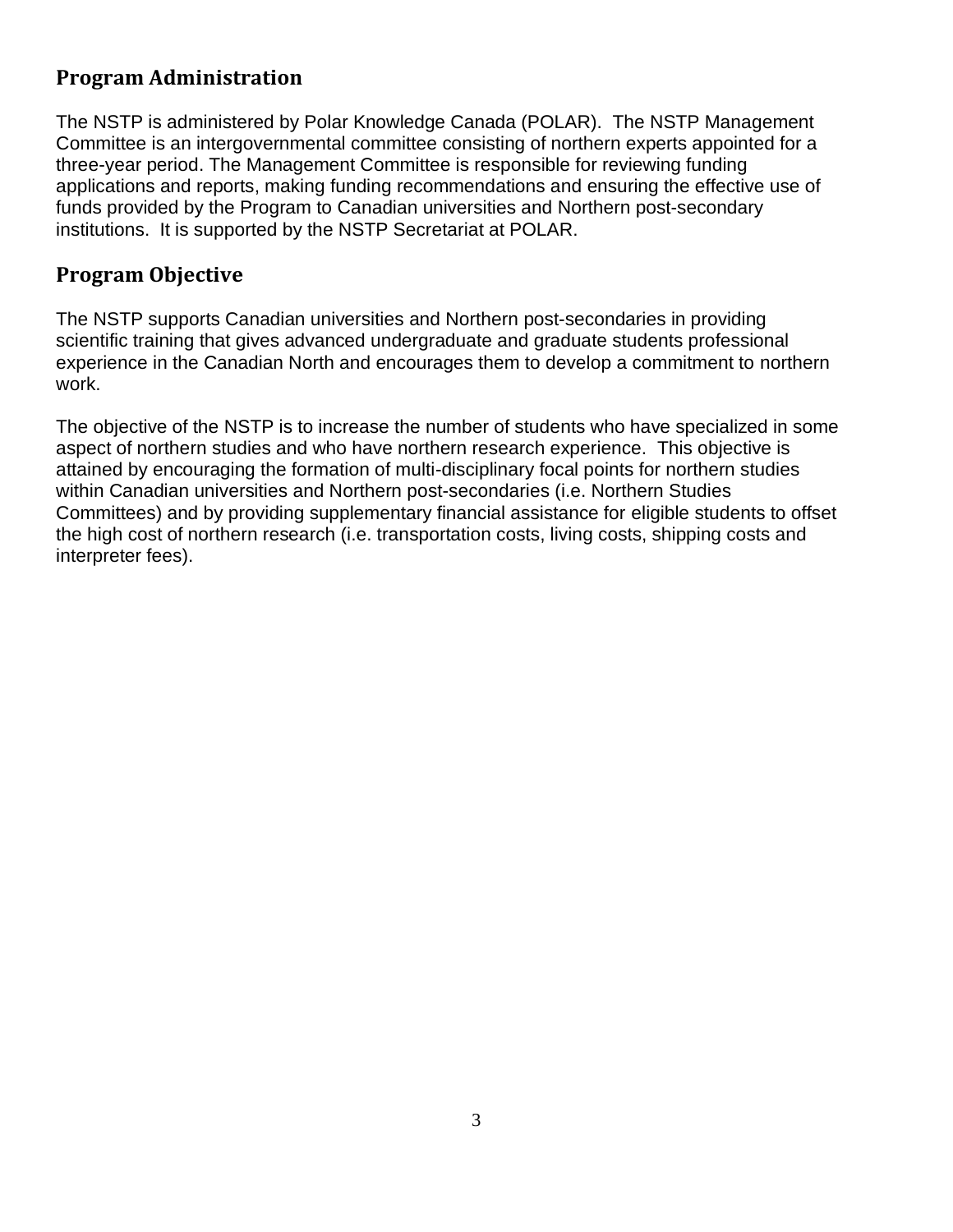# **Program Criteria**

# *a) Research*

The NSTP encourages universities and Northern post-secondaries to undertake northern research in a wide range of disciplines and to undertake multi-disciplinary projects where appropriate. Bearing in mind that the purpose of the Program is to develop northern scientists with an awareness of northern issues, supervisors and students should ensure that their research is relevant to current northern concerns.

For the purpose of these Guidelines, the term "research" includes all forms of scholarly and professional inquiry and related training activities (subject to the limitations outlined herein). The term "North" is normally understood for purposes of the Program to include those regions of Canada where there is both permafrost and ground ice, as per the map 'Permafrost', contained within the 5th Edition (1978 to 1995) of the National Atlas of Canada (see map at: <http://arcg.is/1vGHyr>); and the other seven circumpolar countries (Finland, Greenland (Denmark), Iceland, Norway, Russia, Sweden, and the United States (Alaska)). Specific criteria for work in foreign countries is provided under "Research Projects in Northern Regions of Other Circumpolar Countries".

# *b) Funding/Student Eligibility*

NSTP funds are intended to assist in defraying the *additional costs* attributable to northern research projects (i.e. transportation costs, living expenses, freight costs and interpreter fees), and are therefore supplementary in nature. NSTP funds are not intended as on-going support in the form of general scholarships, with the exception of four \$2,500 scholarships awarded annually (Malcolm Ramsay Memorial Award, Robert McGhee Award, George Hobson Memorial Award, Éric Dewailly Memorial Award). Candidates are asked to clearly indicate other sources of funding on the application for funds, so it is clear that requested NSTP funds are indeed supplementary.

The student must be enrolled in a degree program at a Canadian university or Northern postsecondary institution and must be a Canadian citizen or a permanent resident.

NSTP will provide one year of funding for thesis-based research at the undergraduate level, up to two years of funding for thesis-based research at the Master's level and up to three years of funding for thesis-based research at the Doctoral level. Students may apply and be granted funding in any year of their programs.

Students may apply for up to \$6,000.00 in funding per year.

Students are also encouraged to apply for NSTP funds for the purpose of dissemination or reporting back to the community.

Post-doctoral researchers and research assistants (with the exception of Northern postsecondary students) are not supported.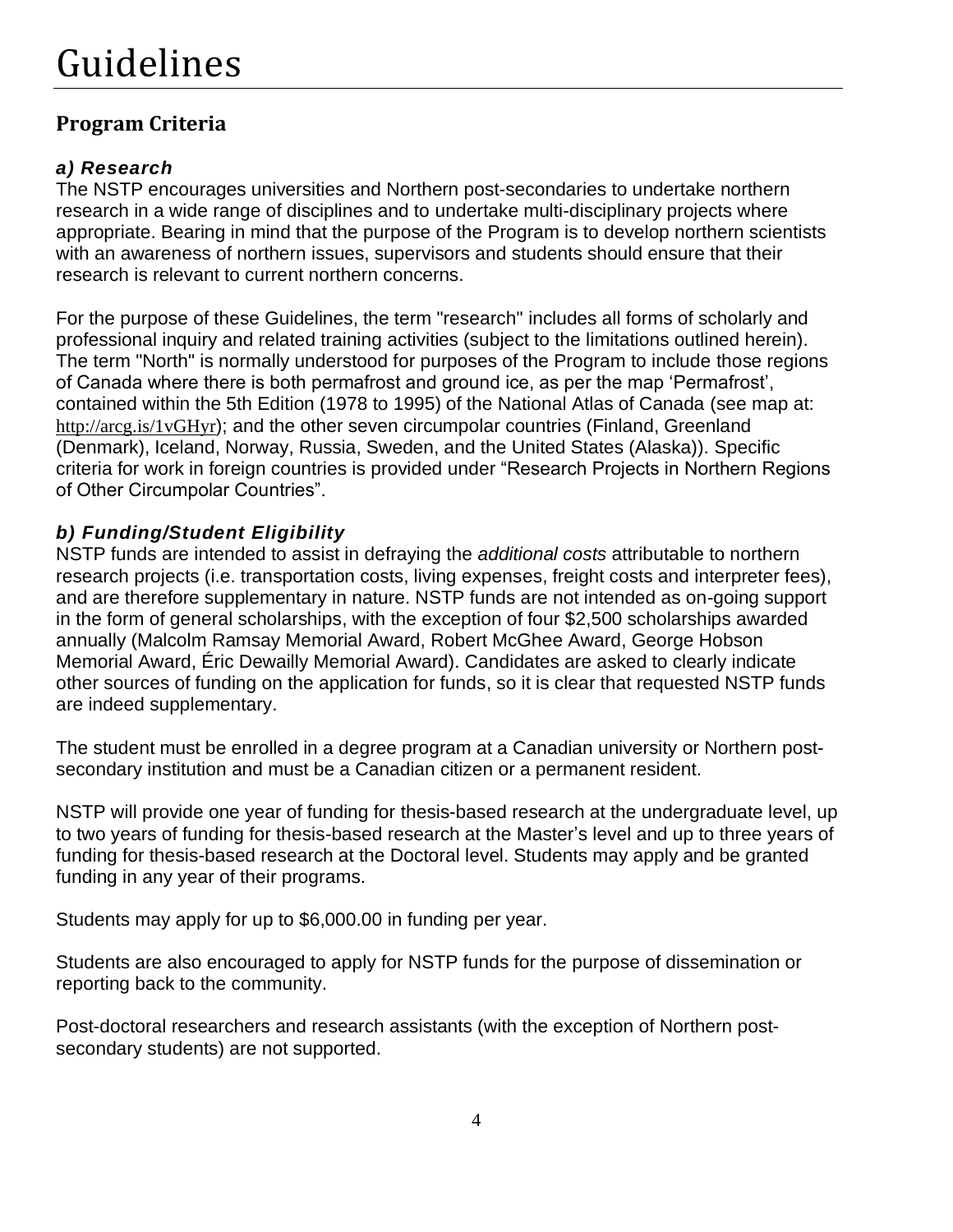NSTP funds cannot be used for the following:

- to provide employment for students;
- for the overall administrative, research or teaching program of a Northern Studies Institute, Program or Centre, nor as a salary subsidy for faculty members;
- for administrative or indirect costs associated with administering the funds;
- for research conducted outside the NSTP's geographical boundary (see map at https://www.canada.ca/en/polar-knowledge/fundingforresearchers/maps.html);
- for research that does not necessitate a sojourn in the North (e.g. archival research, data collection, laboratory analysis, production of publication, conference presentation, etc.);
- to support students going on field courses, or for the purpose of a practicum;
- for the purchase of equipment;
- for payment of salaries other than interpreters and community experts/elders engaged in the research project.

A student cannot be allocated NSTP funds through more than one university or northern postsecondary institution at the same time.

Students cannot be allocated NSTP funds if they are going to be employed for their research while in the field. Research Assistantships, scholarships or other university stipends are not considered as employment or remuneration in this context.

### *c) Application Assessment*

The following are considered by the NSTP Management Committee when assessing applications for funds:

- the extent to which student applications and reports comply with the NSTP quidelines;
	- the completeness and clarity of the information provided;
- the evaluation of past performance and future research plans:
- the relevance of the research project to current northern issues;
- the experience and scientific knowledge/training gained by the students;
- the development of northern studies and northern specialists at the university or postsecondary institution;
- the university or post-secondary institution submission package as a whole.
- recommendation of the supervisor.

# **Application Procedures**

At the beginning of the academic year, the NSTP call for application material is distributed to participating Northern Studies Committees or equivalent. This is a Committee that has been officially recognized by the President of the university or post-secondary institution. The Committee promotes the NSTP at their university or post-secondary institution.

Applications for NSTP funds must be submitted as a package by the Chairperson of a Northern Studies Committee at a Canadian university or Northern post-secondary institution. Applications from individuals are not accepted.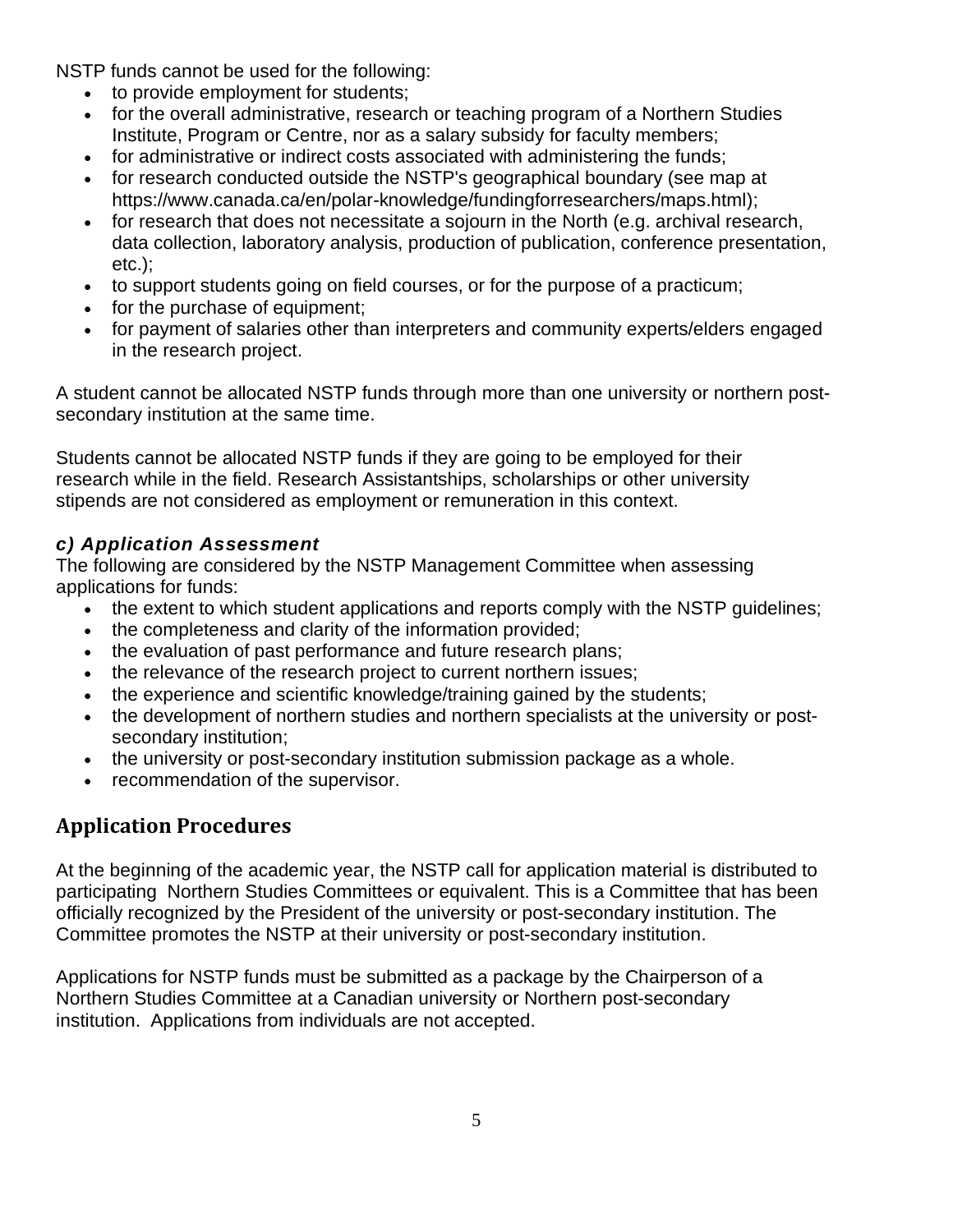Universities or Northern post-secondary institutions that have not participated in the Program in the past, but wish to do so, may make an application for participation to the NSTP Secretariat.

In the case where a student's university or post-secondary institution does not have a recognized Northern Studies Committee, the candidate may apply through a participating institution.

If a student is enrolled at one university or post-secondary institution but is conducting research through another, the student should apply for funding through the university or postsecondary institution in which he or she is enrolled.

# **Application Process**

Each fall, the following NSTP material (the intended audience is in italics) is sent to the Northern Studies Committee.

- Call letter *(Northern Studies Committee)*
- NSTP Information Manual *(Northern Studies Committee, students and supervisors)*

Along with the NSTP Manual, the following reference manuals are available online:

- *[Doing Research in the Northwest Territories:](https://nwtresearch.com/sites/default/files/doing-research-in-the-northwest-territories.pdf) A Guide for Researchers* Aurora Research Institute;
- *[Scientific Research Licensing Guidelines and Appendices](https://www.nri.nu.ca/licencing-resources)* Nunavut Research Institute;
- *[Guidebook on Scientific Research in the Yukon](http://www.tc.gov.yk.ca/publications/Guidebook_on_Scientific_Research_2013.pdf) –* Government of Yukon
- *[The State of Northern Knowledge of Canada Report](https://www.canada.ca/en/polar-knowledge/publications/stateofnorthernknowledge2014.html) –* Canadian Polar Commission.
- National Inuit [Strategy on Research](https://www.itk.ca/national-inuit-strategy-on-research/) **-** Inuit Tapiriit Kanatami

Students are required to complete an application and, upon completion of their research, a research report, using the web-based forms available at **Online Forms**. Once the online forms have been completed, they are to be submitted to the universities' Northern Studies Committee via the online system. *An incomplete application may result in a rejection of funding.*

The Northern Studies Committee at each university/northern post-secondary institution must ensure the following forms is completed:

- Northern Studies Committee and Institution Information Sheet

The submission is signed off by the university or Northern post-secondary institution President (or designate) and the form is uploaded to the SurveyMonkey application system. A completed application package must be submitted by December  $1<sup>st</sup>$  each year. Any application submitted past this date will be rejected. The NSTP Secretariat reserves the right to reject any application it finds to be incomplete.

The NSTP Secretariat reviews all report/application packages. Copies of the complete package for each university or Northern post-secondary institution are then distributed to the NSTP Management Committee members in January for review. In February, the NSTP Management Committee meets and makes decisions regarding the amount of funding awarded to each university or Northern post-secondary institution. Ineligible project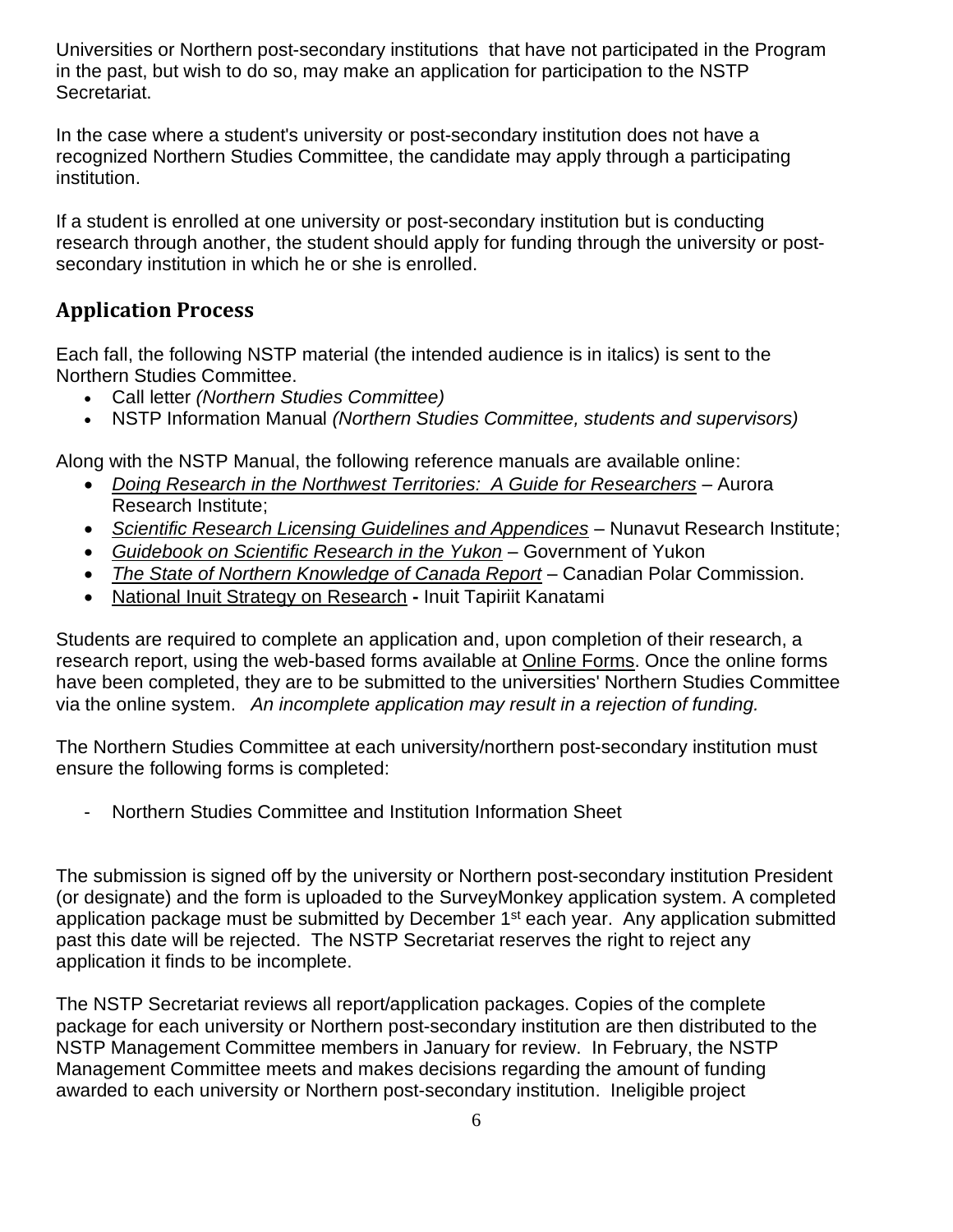applications are also identified at that time. Funding is not decided on an individual student basis, although individual Research Reports and Application for Funds forms are reviewed and commented upon by Committee members. The NSTP Management Committee looks at the overall quality of the university or Northern post-secondary institution submissions, the proposed projects and the number of students requesting funds, and then allocates funds accordingly.

Shortly after the NSTP Management Committee meeting, the NSTP Secretariat advises the Northern Studies Committees, by email, of the amount of money being awarded to their university or Northern post-secondary institution and of any projects not deemed eligible for funding. In the spring, direct deposits are issued to the universities and Northern postsecondary institutions.

The NSTP encourages and supports winter projects<sup>1,</sup> which do not fit into the normal timeline for reporting on research projects. For those projects, the final report and supervisor's comments must be provided by April 30th to the NSTP Secretariat. However, at the time of the December 1st submission, universities or Northern post-secondary institutions are requested to provide as much detail as possible with regard to winter projects. A preliminary report outlining the name of the student, an estimate of costs and days in the field, as well as any other pertinent information must be completed online and submitted to the Northern Studies Committee, no later than November 10.

# **Administration of Research Supported by the Program**

Universities and Northern post-secondary institutions submitting applications are responsible for the expenditure of Program funds. Once the funds are released from POLAR, the NSTP Secretariat or Management Committee have no further role in the distribution of the money. It is entirely the responsibility of the Northern Studies Committee to decide how much money is allocated to participating students..

Administrative and accounting procedures must conform to the standards and practices set by each university or Northern post-secondary institution receiving NSTP funds.

The NSTP does not require the submission of a formal audited statement covering funding made to each university or Northern post-secondary institution, but does require annual statements of expenditures as outlined on the forms submitted with the application for funds in December of each year.

NSTP funds are granted for the specific research projects outlined in the application forms.

If, during the year, the university or Northern post-secondary institution wishes to change its original plan, as outlined in its submission (e.g. different candidate, modifications to the original project, etc.), the Northern Studies Committee must consult the NSTP Secretariat in advance for approval of the changes.

<sup>&</sup>lt;sup>1</sup> Winter projects are those projects which occur after the NSTP December  $1<sup>st</sup>$  submission deadline. The timelines fall between December 1<sup>st</sup> and the following March 31<sup>st</sup>.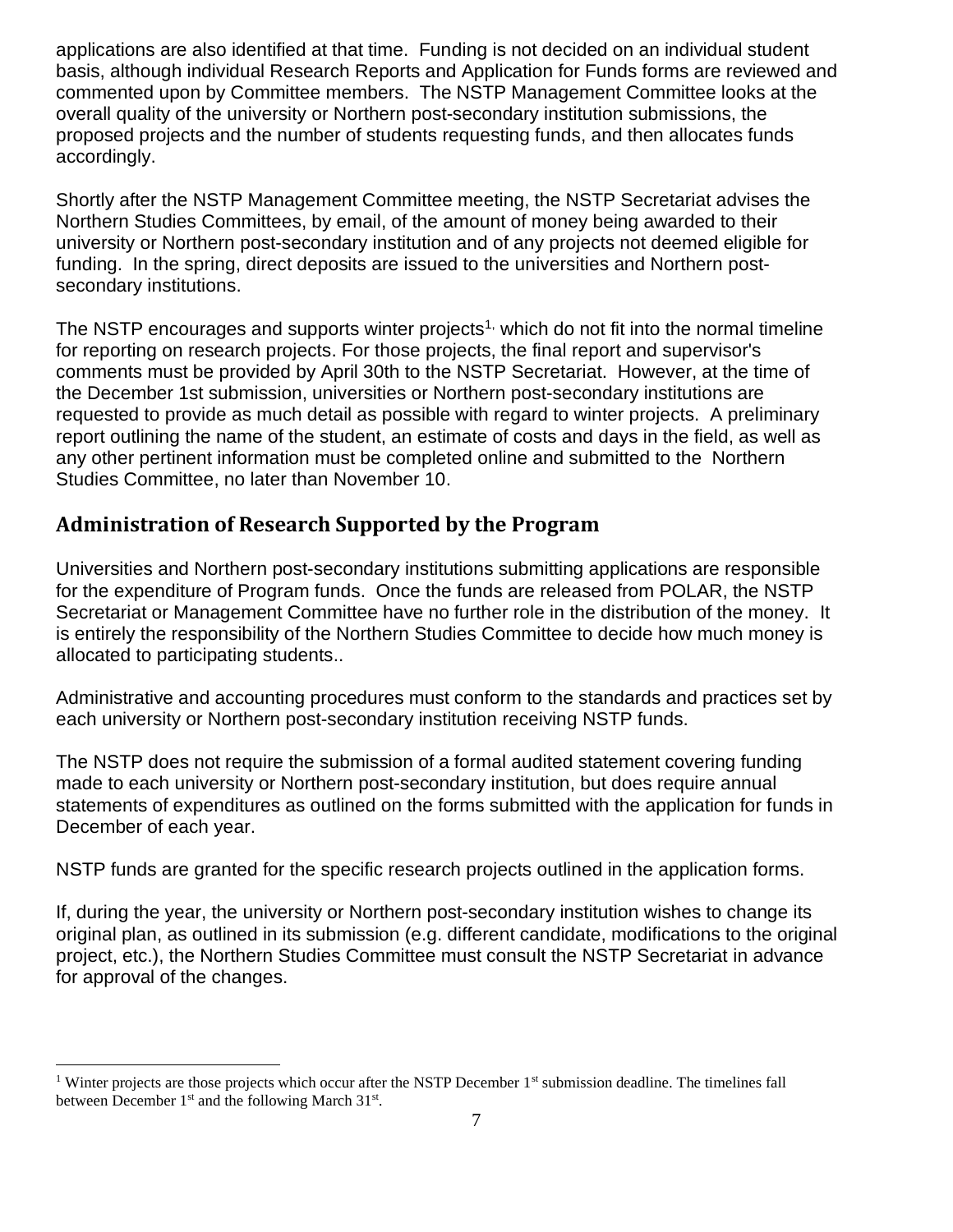# **Research outputs /Publications**

Scientific papers, seminar or conference presentations, theses, etc., based on NSTP supported projects, should be referenced on the research report form. Any publications, conference presentations and other research outputs (e.g., videos, blog posts, popular articles) resulting from work supported by the NSTP should acknowledge the Program's assistance.

# **Conduct of Research Supported by the Program**

Individuals are required to check the box on the online forms indicating their intent to comply with ethical principles related to the conduct of research in the North. Students must consult the Aurora Research Institutes *Doing Research in the Western Northwest Territories: A Guide for Researchers, the Guidebook of Scientific Research in the Yukon* and Nunavut Research Institute's *Scientific Research Licensing Guidelines and Appendices* to ensure their research will be carried out under the appropriate licence/permit (see Appendix 2).

Northern Studies Committees and supervisors should ensure students do the following:

a) Meaningful engagement Meaningful engagement with the communities and individuals most likely to be affected by the research/fieldwork. These groups should be made aware of the study and objectives and approve of the project in advance;

- b) Meaningful engagement with local, regional and territorial authorities about the study;
- c) Obtain all necessary permits and licenses;

d) Provide a relevant report or presentation to the issuer of each permit and/or a license, once the field research is complete;

e) Share results with the community where the research has been conducted, once the research is complete.

Applicants must show respect for the guidelines being set up under present and future land claim settlements in the North. As part of the licencing and permitting process, and other , research proposals are reviewed by community members to ensure research will be culturally relevant to community needs. The engagement and review process may seem long and cumbersome, but it is a necessary and required procedure in the licensing process. Applicants should begin the community collaboration and engagement process at least four months in advance. Acquiring community consent is the responsibility of the researcher. It is the right of the community to deny consent. Researchers must be prepared to accept those decisions.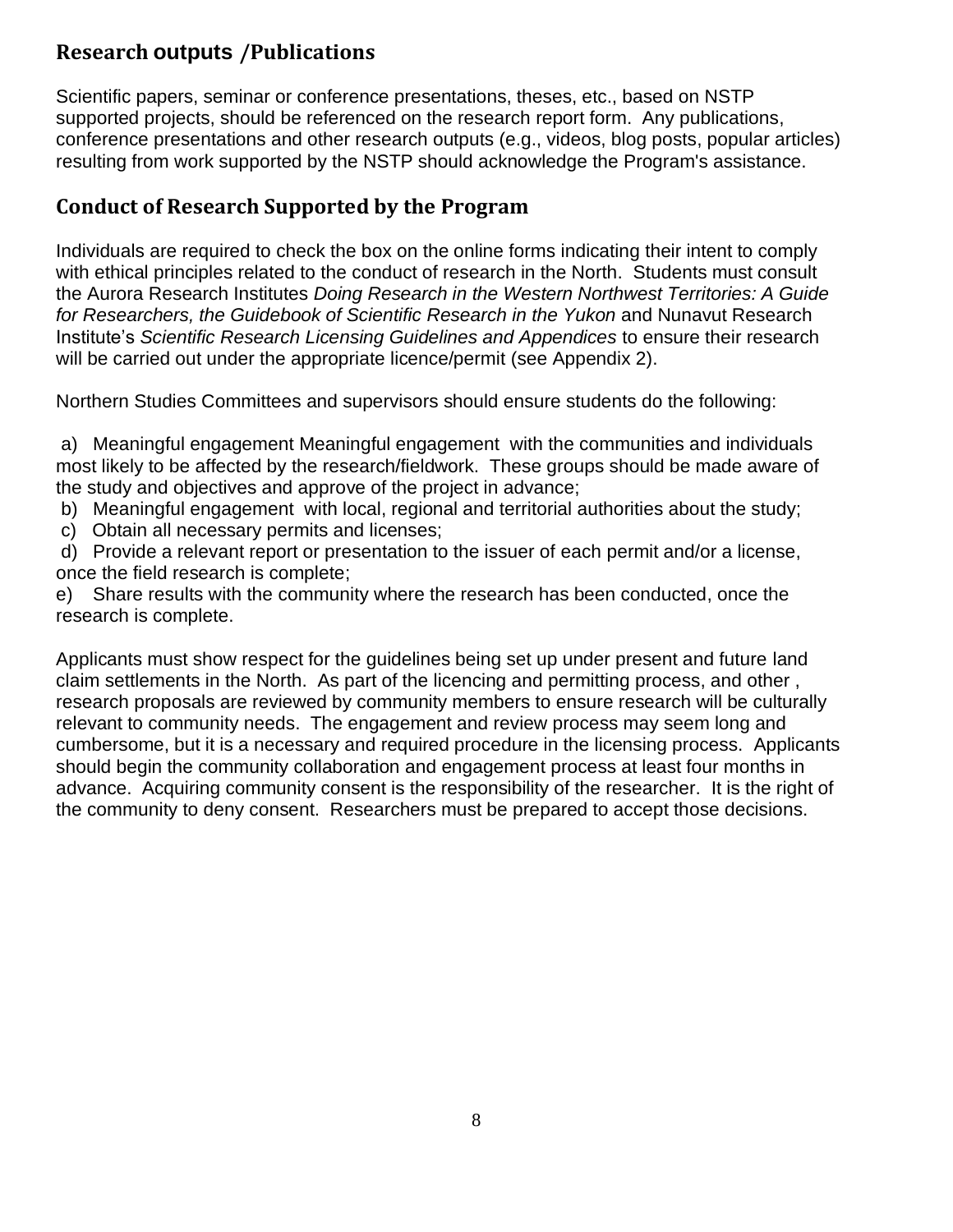# **Research Projects in Northern Regions of Other Circumpolar Countries**

The NSTP considers applications for research in the other circumpolar countries, as identified by the Arctic Council: Alaska (U.S.A.), Iceland, Finland, Greenland (Denmark), Norway, Russia and Sweden, considering the following:

- The general boundary for eligible research in Finland, Norway and Sweden is the southern limit of discontinuous permafrost in each country.
- Research projects carried out in all of Alaska, except for the "panhandle", and in all areas of Greenland (Denmark), are eligible.
- For Iceland, eligibility will be determined on a case by case basis.
- In Russia, the general boundary is the southern limit of discontinuous permafrost. In addition, the entire territories of the Kamchatka Oblast, the Magadan Oblast and Republic of Sakha (Yakutia) are eligible. Areas outside of the discontinuous permafrost zone but adjacent to the Arctic Ocean will be considered on a case by case basis.

International projects must clearly demonstrate the following:

- relevancy of the research project to northerners/Northern Studies in Canada;
- relevancy of the research project to previous and planned work by the student in/on the Canadian North;
- organizational and financial support provided in the host country;
- reference to any authorizations and licences required to conduct research in the host country.

These justifications must be provided each time that a student plans to conduct international research, even if the research is a continuation of previous years' research.

# **ORCID**

ORCID provides a persistent digital identifier that distinguishes you from every other researcher and, through integration in key research workflows such as manuscript and grant submission, supports automated linkages between you and your professional activities ensuring that your work is recognized. This unique identifier has been added to the NSTP online forms. Please refer to [orcid.org](http://www.orcid.org/) for further information.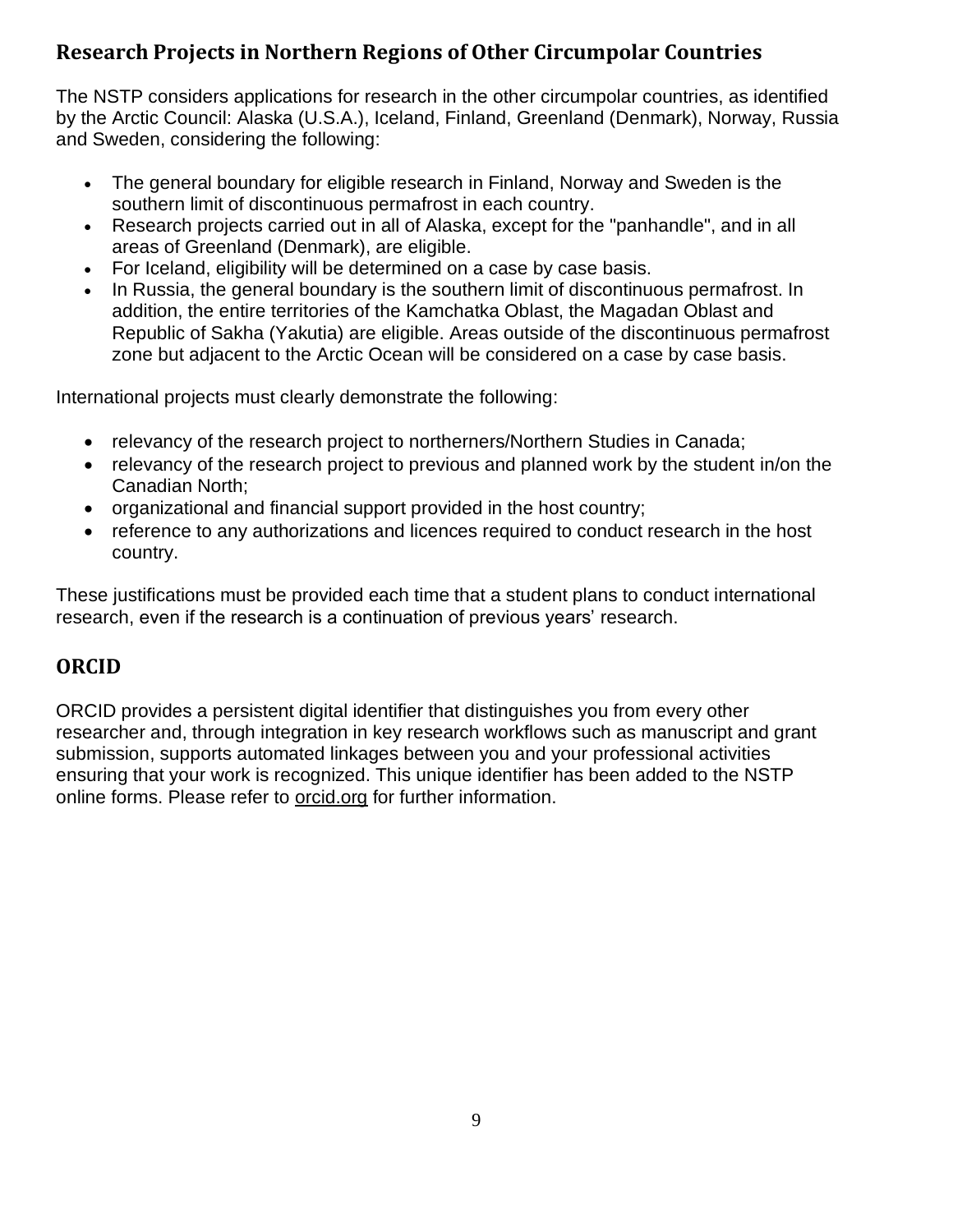# **COMPLETING A STUDENT APPLICATION FOR FUNDS and RESEARCH REPORT FORM**

Students are responsible for completing these forms. All forms must be completed online: [Online Forms.](https://nstp-pfsn.smapply.io/) A Frequently Asked Questions page is available online: [https://www.canada.ca/en/polar-knowledge/fundingforresearchers/faq.html.](https://www.canada.ca/en/polar-knowledge/fundingforresearchers/faq.html)

The deadline for students to submit an application and/or report to their university or Northern post-secondary institution Northern Studies Committee is **November 10** of each year.

# **STUDENT INFORMATION**

*General*

The NSTP provides supplementary funding to Canadian university or Northern postsecondary students conducting thesis research in Northern regions.

*Status:*

Students supported by NSTP funds must be Canadian Citizens or permanent residents. Students on student or visitor visas or any other kind of visa are ineligible.

*Academic Level:*

The student must indicate the degree and the year of their program at the time the proposed research will be conducted. Further information on student eligibility can be found in the Guidelines, Section IV (c): page 4.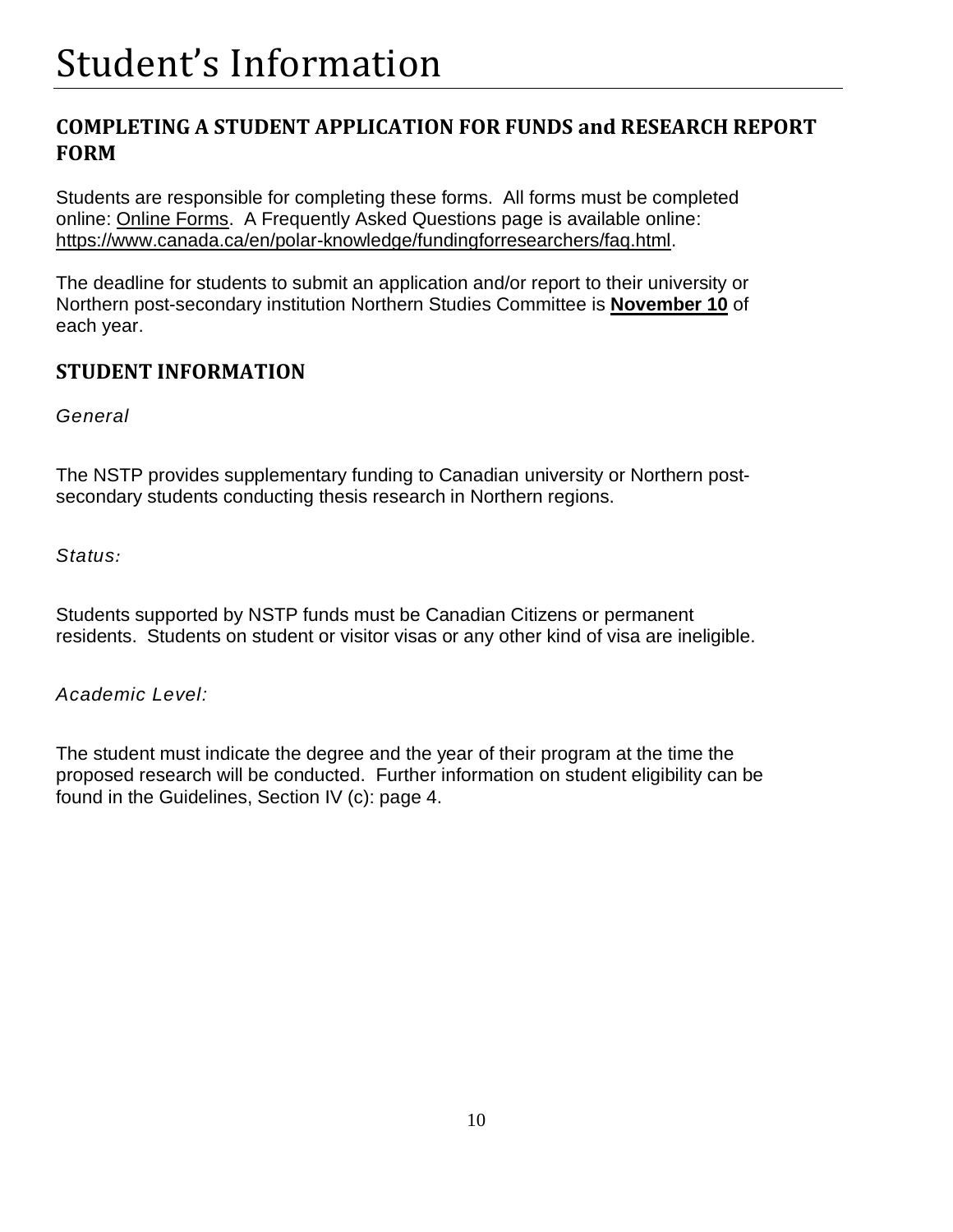# **Application/Report**

# **DISCIPLINE, PROJECT, ROLE IN RESEARCH**

*Discipline:*

Indicate the discipline of the research: Human Sciences, Health Sciences, Physical Sciences, and Life Sciences. Students may choose two disciplines if this applies to their field of research.

### *Program of Study:*

Indicate the Program of Study, from the list below, in which the research falls. Students will now be allowed to choose up to two disciplines for their research project. If using the term "other", please specify the program of study.

| Human Sciences Life Sciences |                          | Physical<br><b>Sciences</b> | <b>Health Sciences</b>                                           |
|------------------------------|--------------------------|-----------------------------|------------------------------------------------------------------|
| Art                          | Agriculture/Agron<br>omy | Chemistry                   | Traditional knowledge,<br>traditional practice                   |
| Anthropology                 | <b>Biology</b>           | Engineering                 | Addiction                                                        |
| Archaeology                  | <b>Botany</b>            | Geology                     | <b>Chronic Diseases</b>                                          |
| Communications Environmental | Sciences/Ecology         | <b>Mathematics</b>          | Diabetes/Obesity                                                 |
| Criminology                  | Forestry                 | Oceanography Epidemiology   |                                                                  |
| Economics                    | Resource<br>Management   | Physical<br>Geography       | <b>Tuberculosis</b>                                              |
| Education                    | Veterinary<br>Medicine   | <b>Physics</b>              | <b>Oral Health</b>                                               |
| <b>History</b>               | Zoology                  | Other (specify)             | <b>Suicide Prevention</b>                                        |
| Human                        | Other (specify)          |                             | <b>Community Health</b>                                          |
| Geography                    |                          |                             |                                                                  |
| Law                          |                          |                             | <b>Environmental Health</b>                                      |
| Linguistics                  |                          |                             | <b>Gender and Health</b><br>(e.g., maternal and<br>reproductive) |
| Literature                   |                          |                             | <b>Health Care Services</b>                                      |
| <b>Management Studies</b>    |                          |                             |                                                                  |
| <b>Music</b>                 |                          |                             | Northern Healthy Food<br>and Nutrition                           |
| Philosophy                   |                          |                             | Social Dimensions of<br>Northern Health                          |
| <b>Political Science</b>     |                          |                             |                                                                  |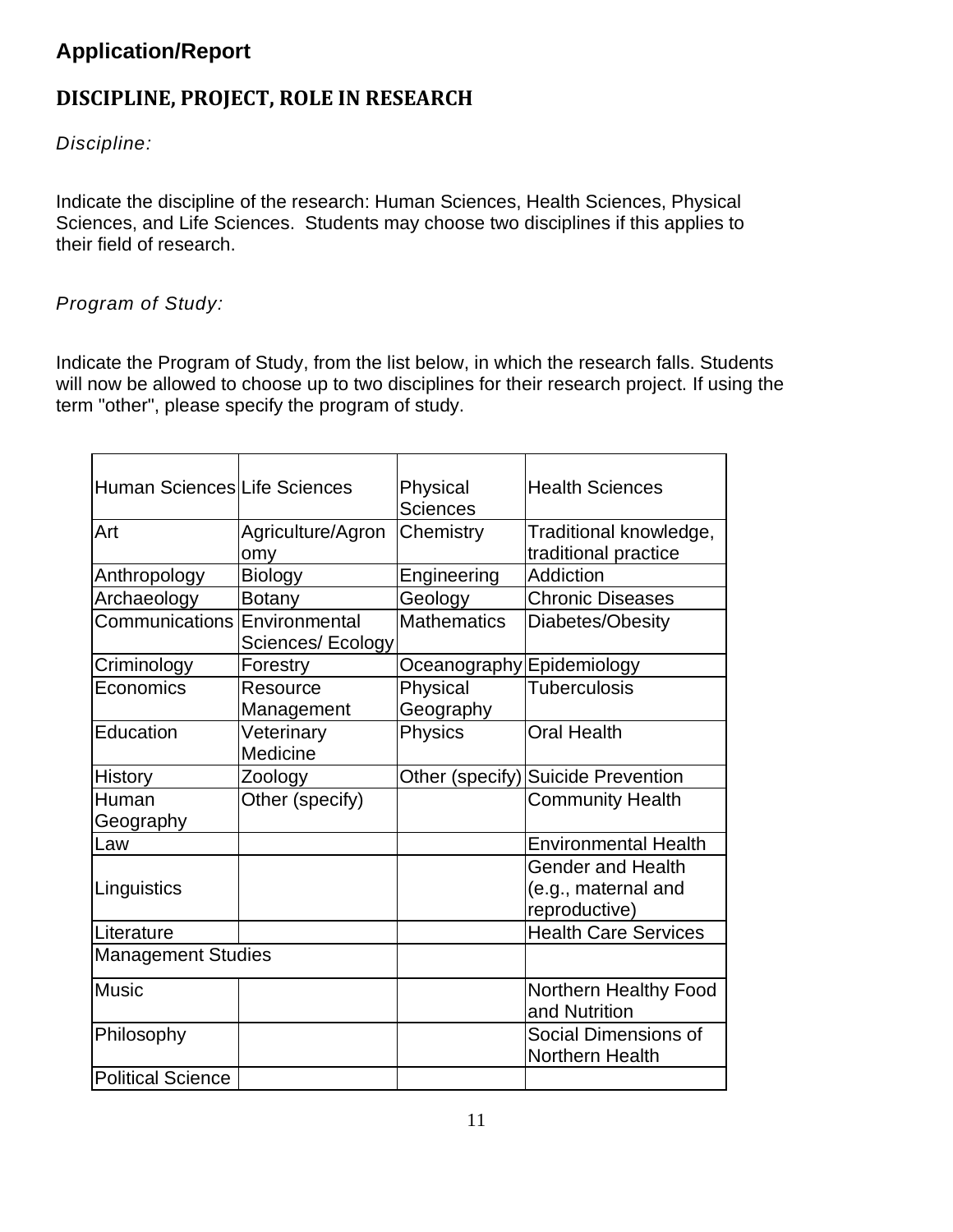|                 |  | Other (specify) |
|-----------------|--|-----------------|
| Psychology      |  |                 |
| Recreation      |  |                 |
| Social Work     |  |                 |
| Sociology       |  |                 |
| Other (specify) |  |                 |

*Title of Project:*

Provide a descriptive title for the research project.

*Brief Description of Project:*

# **Application**

Research Objective, Methodology and Significance:

*The student, not the supervisor, should fill out this section*. The student should write this section in the first person (e.g., "I will…", "The goals of my research are…").

Provide brief background information and clearly describe the research objective, methodology (i.e., "what, where, when and how"), significance (why is the research important?), how will it advance knowledge?), and state how the research is tied to thesis work. If this is a continuing project from a previous year, the student should describe how their research is progressing.

The project description may not be a duplicate of another NSTP project. If multiple students with the same supervisor are working on similar research problems, the project description for each student must indicate what is unique about their particular project. The NSTP Management Committee may reject applications with duplicated research project descriptions.

# **Report**

*Brief Description of Project*

Briefly summarize the research project (this may be modified from the description provided in the application for funds in the previous year).

#### *Progress to Date*

Describe in as much detail as possible (in the space provided) progress made to date focussing on how the field research was carried out (i.e., What was done? Where was it done? How was it done? Did any details of the original research plan have to be modified, and if so, why? What were the modifications? Was more or less work accomplished than expected?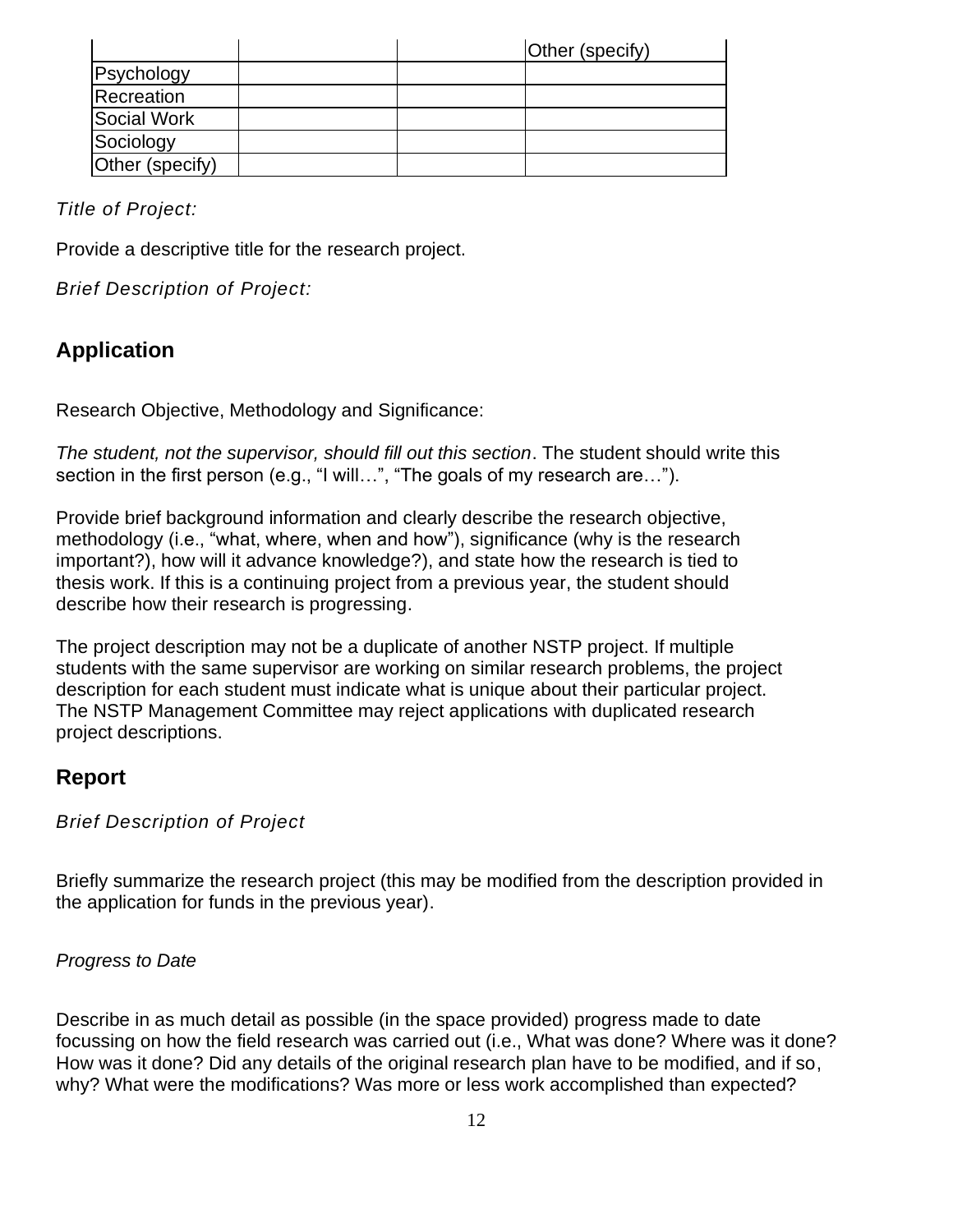Etc.). If the student has had time to begin synthesizing the data they collected in the field, they should also summarize their preliminary results (i.e., What new information do the results provide? How does this new information advance knowledge? Etc.). If the student has not yet been able to synthesize any of their data, they should state this, explain why this is the case, and briefly describe the next steps for their data analyses.

It is expected that all students reporting on a continuing project (i.e., one for which they have completed at least two NSTP-supported field seasons) will have preliminary results to discuss. If the project spans multiple years, all information can be included but ensure to clarify the results for the year of funding.

The description and summary of the field work conducted must not be a duplicate of another NSTP-supported project. If multiple students with the same supervisor are working on similar research problems, the project description for each student must indicate what is unique about their particular project, and each student must describe what they accomplished in the field, summarize their own results, etc.

# **Application/Report**

### *Keyword Search*

Provide keywords that best apply to the research project.

### *Research Partners:*

Research Partners should be professionals (e.g., collaborating professors or government scientists), non-governmental organizations, or companies, etc. that are actively participating in the research project. Academic supervisors, other students, and technicians do not qualify as "partners" even if they are active participants on the project.

### *Fieldwork Location(s):*

Describe the primary fieldwork location and whenever possible, note a nearby community, a settlement, a landmark such as a mountain range, lake, river, and provide the geographic coordinates (latitude and longitude).

# **PERIOD IN THE NORTH, FUNDS**

*Number (Estimated) of Days in the North:*

- Record the estimated field season dates.
- Provide a brief rationale for the length of their stay(s) in the North, regardless of the number of days (i.e., whether they will be in the North for 6 days or 60)
- Provide a rationale if there are multiple trips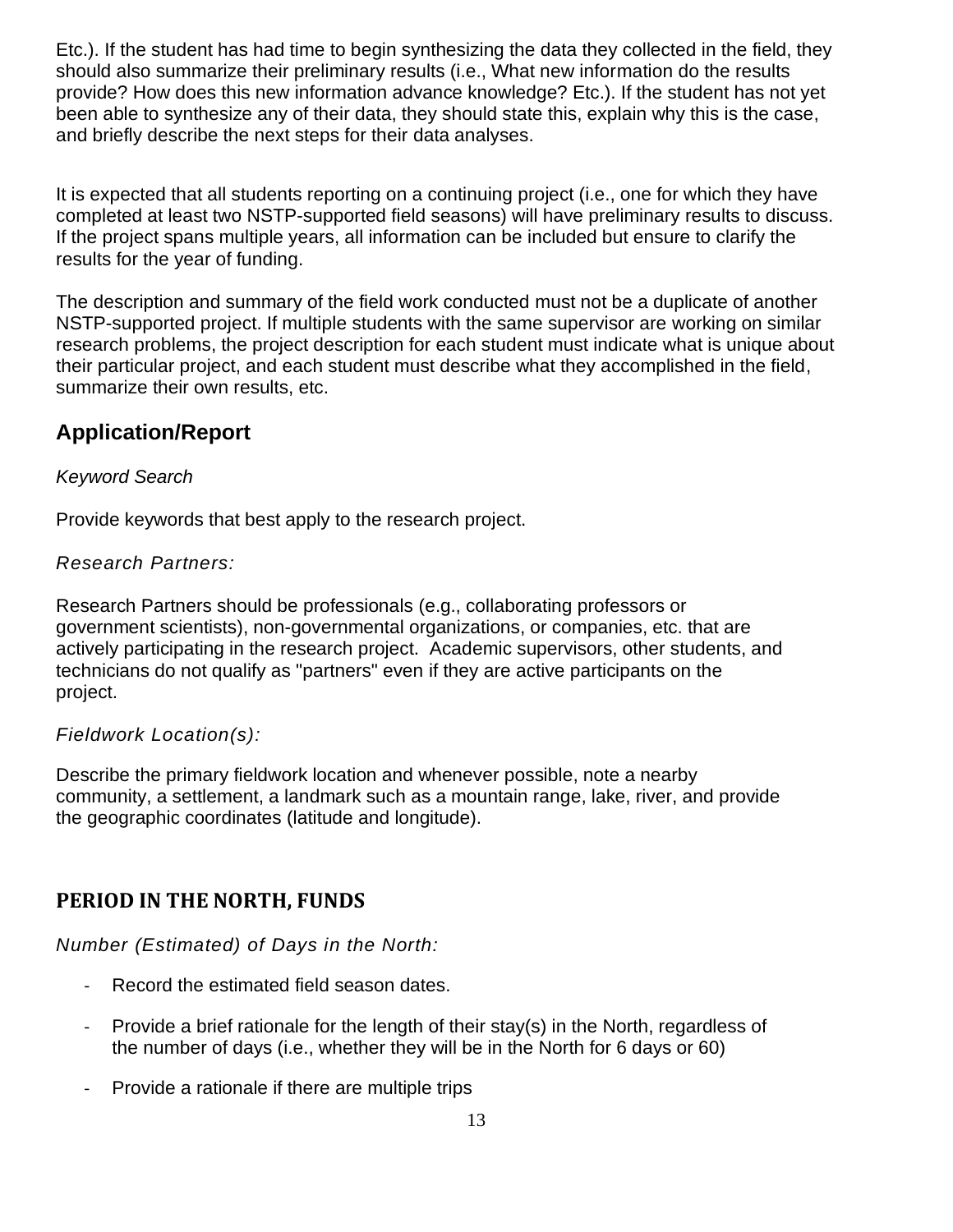*Continuing Project from Previous Year(s):*

Indicate whether the project is a new one, or whether it is a continuing project from the previous year(s). In the latter instance, the student must indicate whether they have received funding under the NSTP.

Total NSTP Support - Previous Year(s):

If the student was previously funded by the NSTP, enter the total amount that was granted by academic level in previous years.

Total Cost (Report)/ Expected Cost (Application) of Fieldwork Component of Project: In the report and application, the student must specify the total expected cost of the fieldwork portion of his/her entire project for the year, not just the portion subsidized by NSTP funds. The total cost of the fieldwork should consider travel expenses, accommodation costs, shipping costs, twin otter and/or helicopter support, interpreter fees, food costs, and other relevant expenses.

# **Application**

### Requested

Give the dollar amount being sought through NSTP, up to \$6,000.

Total Estimated Cost

Indicate the full estimated costs for the field work. A detailed budget does not have to be submitted.

# **Report**

Allocated

Indicate the total NSTP support expended for the project (e.g. \$2,500).

# **Application/Report**

Other Source(s) and Amount(s) of Funding and/or Support Applied for: Given the supplemental nature of NSTP funds, it is important to clearly identify other sources of funding and/or support, the amounts received, applied for and the amounts secured (e.g. grant, subsidies). When quoting a supervisor's or group grant/fund, indicate only that portion that will be applied against the individual student research proposed and not the value of the entire grant. Do not list research assistantships, scholarships, or other university stipends unless they are supporting actual field expenses.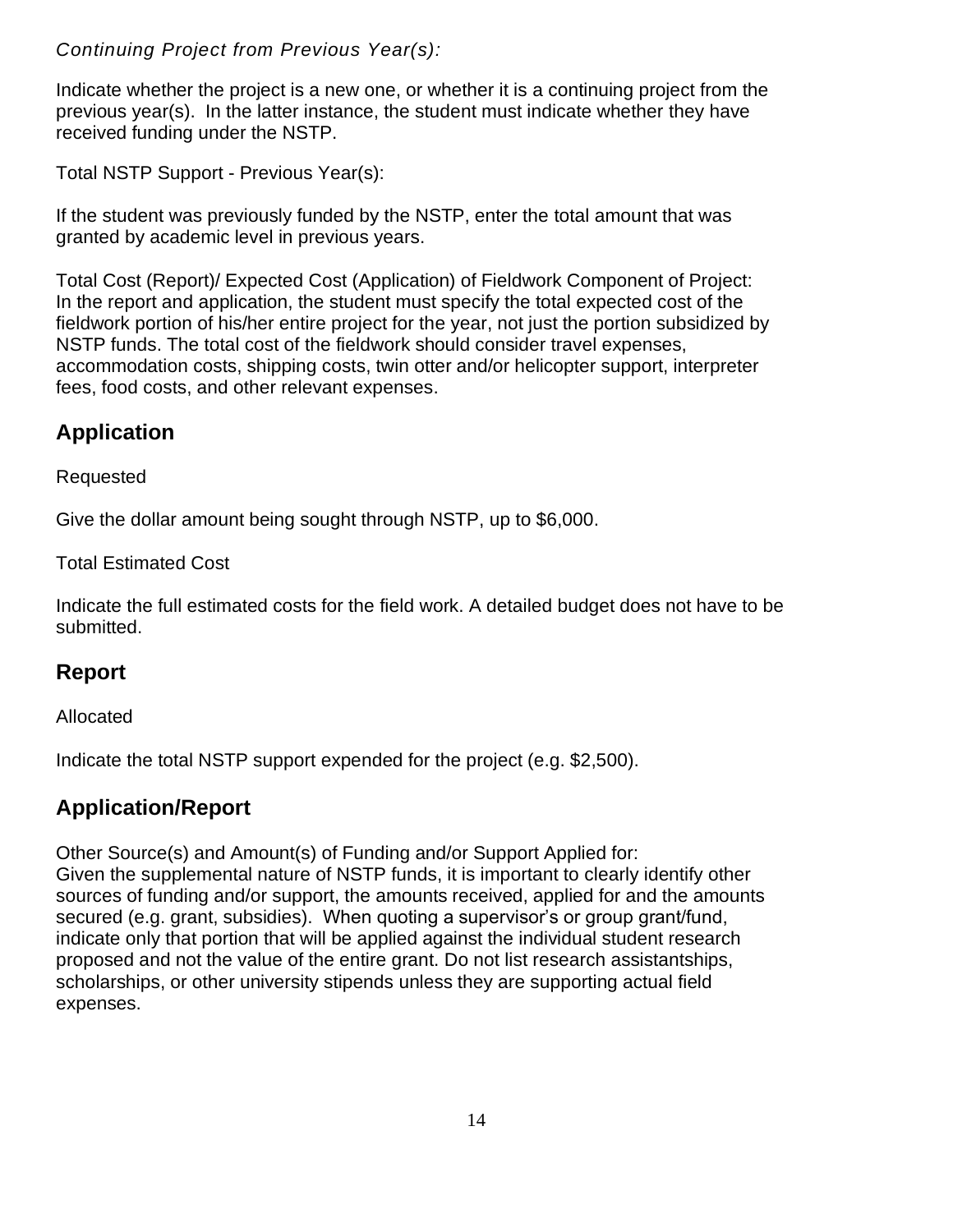# **SUPERVISOR RECOMMENDATIONS** (**Application**)

The student's supervisor is responsible for the completion of this section. Recommendations should provide, if possible, a synopsis of the student's previous research experience, describe how the fieldwork relates to the student's thesis and its relevance to northern research issues, and describe how the northern fieldwork will benefit the student.

In the case of a team project, the supervisor must provide individual recommendations for each student's portion of the field work. Recommendations for one student should not be duplicated for another.

### **SUPERVISOR COMMENTS** (**Report**)

The student's supervisor is responsible for the completion of this section. Supervisors should comment on the training received by the student during their field work, describe whether or not the student made satisfactory progress in their field work, and reflect on how the student has benefited from their research experience in the North.

In the case of a team project, the supervisor should evaluate each student's progress individually. Supervisors should not duplicate or recycle their comments from the previous year.

# **ETHICAL PRINCIPLES, RESEARCH LICENCE(S)/PERMIT(S)**

The student must describe what they have done or will do to obtain the local community's approval prior to his/her sojourn in the North, as well as which agencies they have or will contact to obtain the requisite licence(s)/permit(s). Obtaining a research licence or permit to conduct research in the North is a legal obligation punishable by fines. It is important to identify where and when the licence has been applied for as well as whether the licence has been approved or if it is pending. The disclosure of this information is important because it eliminates any confusion that the representatives from the licensing agencies (who are part of the NSTP Management Committee) may have if the project is not indicated on their internal reports, which they bring to the NSTP Allocation meeting.

Understanding the licencing process constitutes an important component of the student's training in the North. It also helps ensure that NSTP funded research will be conducted ethically, and will respect the cultural aspects of northern communities (see Appendix 2). The ethical principles requirement has the added benefit of ensuring each student's safety in the field, and promotes the exchange of information on northern projects among scientists and residents of the North.

#### *FAILURE BY A STUDENT TO THOROUGHLY COMPLETE THIS SECTION WILL RESULT IN A REJECTION OF HIS/HER APPLICATION.*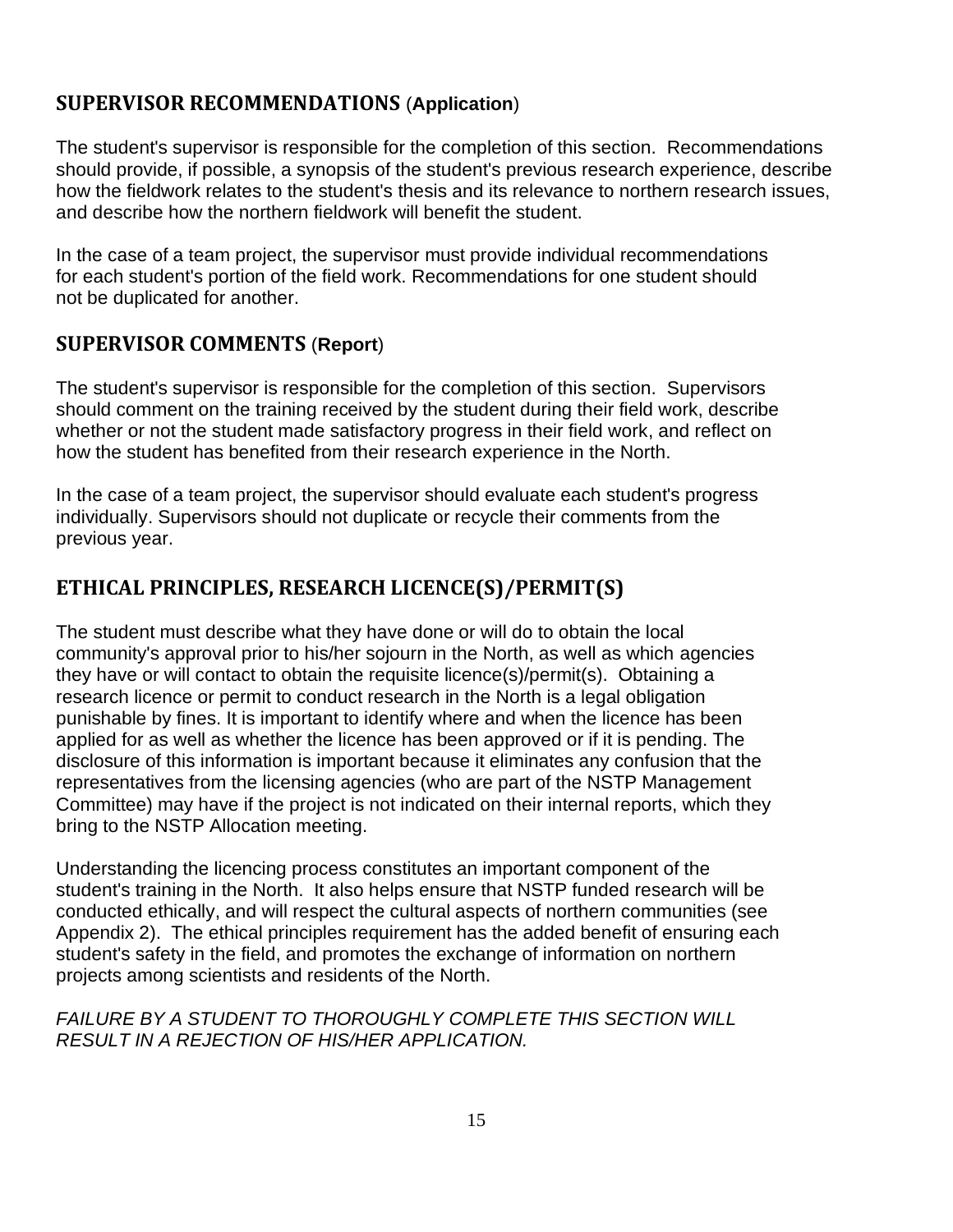# **RESEARCH PROJECTS IN NORTHERN REGIONS OF OTHER CIRCUMPOLAR COUNTRIES**

In the case of students applying to undertake research in other circumpolar countries, the student must consider the following:

- The general boundary in Finland, Norway and Sweden is the southern limit of discontinuous permafrost (Brown Line) in each country.
- Research projects carried out in all of Alaska, except for the "panhandle", and in all areas of Greenland (Denmark), are eligible.
- For Iceland, eligibility will be determined on a case by case basis.
- In Russia, the general boundary is the southern limit of discontinuous permafrost. In addition, the entire territory of the Kamchatka Oblast, the Magadan Oblast and Republic of Sakha (Yakutia) are eligible. Areas outside of the discontinuous permafrost zone but adjacent to the Arctic Ocean will be considered on a case by case basis.

Students must provide the following information:

- relevancy of the foreign research project to Northern Studies in Canada:
- relevancy of the foreign research project to previous and planned work by the student on the Canadian North;
- organizational and financial support provided in the host country; and,
- reference to any authorizations and licences required to conduct research in the host country.

*FAILURE TO PROVIDE INFORMATION IN ALL FOUR AREAS WILL RESULT IN A REJECTION OF THE APPLICATION.*

# **RESEARCH OUTPUTS**

Scientific papers, seminar or conference presentations, theses, etc., based on NSTP supported projects, should be referenced on the research report form. Any publications, conference presentations and other research outputs (e.g., videos, blog posts, popular articles) resulting from work supported by the NSTP should acknowledge the Program's assistance.

# **CHECKLIST**

Before submitting your Research Report or your Application for Funds, please ensure that you have:

- input the information using only the space provided on the online form;
- completed all sections;

provided the additional information required for conducting international research or if you are applying through a Northern post-secondary institution;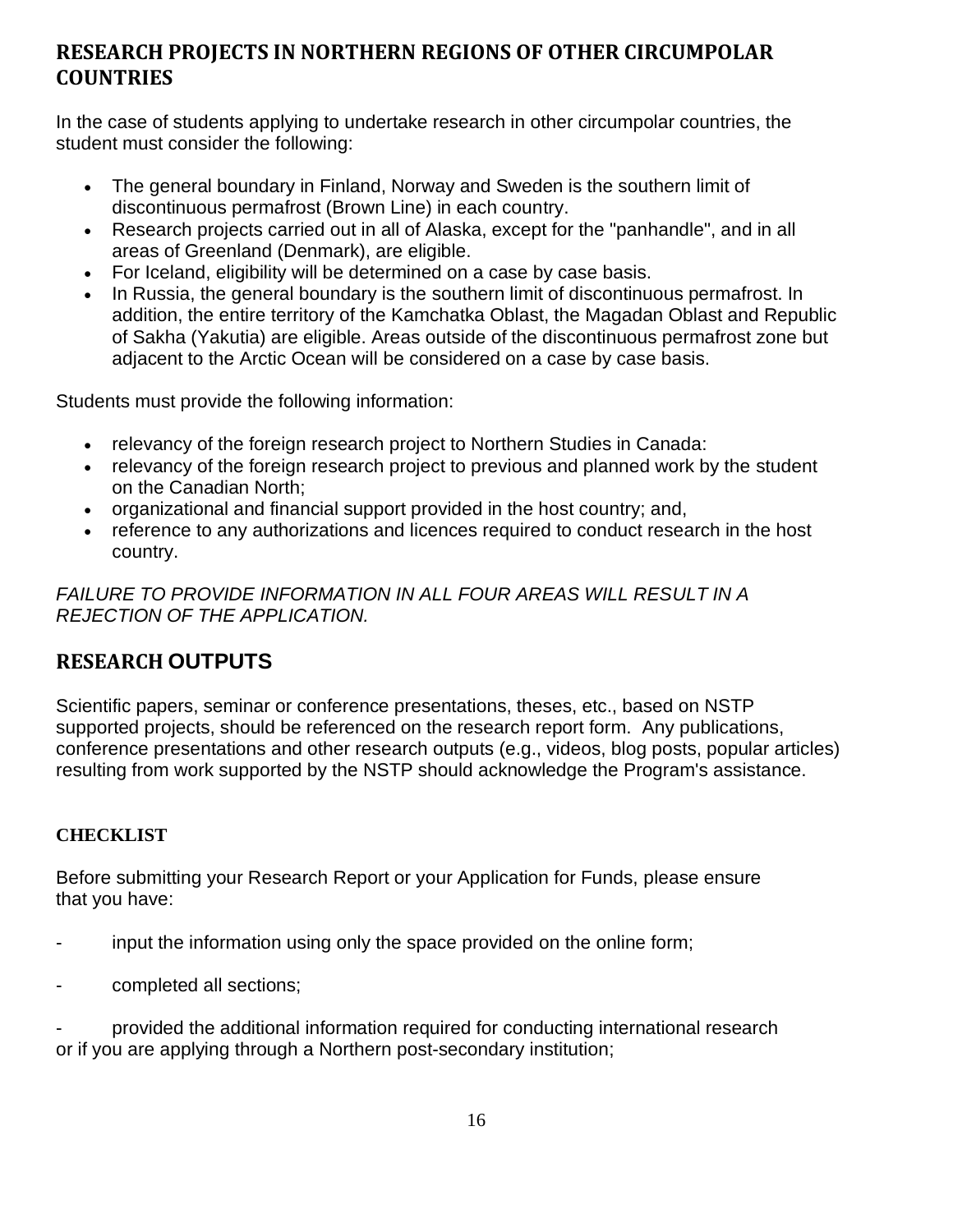indicated your licence/permit number or described the steps you have taken or will take to acquire the necessary permit(s)/licence(s);

- complied with the ethical principles section.

*AN INCOMPLETE FORM MAY RESULT IN A REFUSAL OF APPLICATION FOR FUNDS.*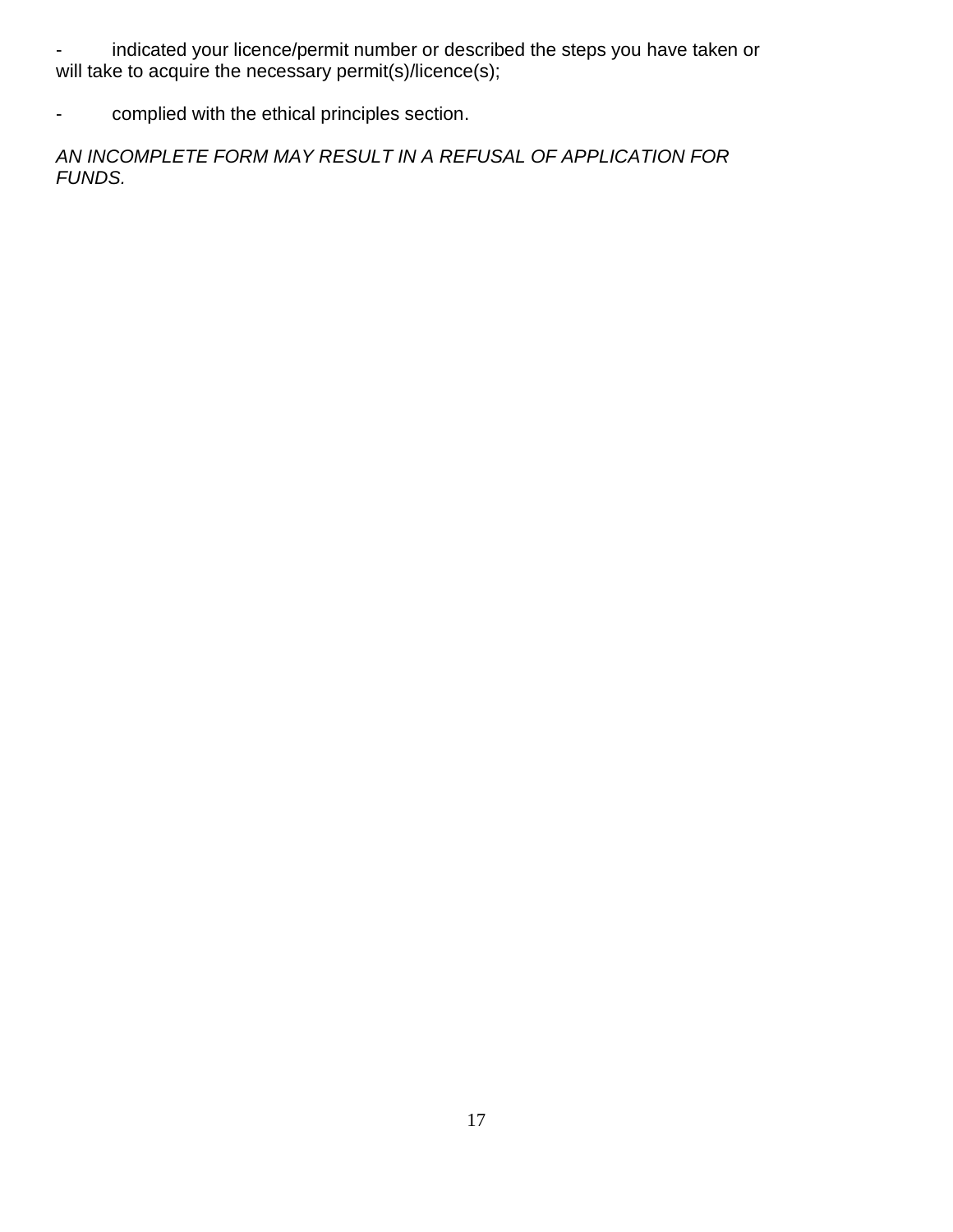# **NSTP REPORT AND APPLICATION PACKAGE**

At the beginning of each academic year, the Northern Studies Committee (NSC) at each university and Northern post-secondary institution is sent NSTP application material via email. It contains:

- a call letter
- NSTP Information Manual

Please note that the Northern Studies Committee and Institution Information Sheet and the Special Awards nomination forms are fillable forms and are located under the Chairperson's account in [Online Forms.](https://nstp-pfsn.smapply.io/) If you wish to appoint a different person to this task, please contact the NSTP with the responsible person's name and email address and an account will be created for them.

If any of this material is missing the Northern Studies Committees Chairperson should contact the NSTP Secretariat.

The following reference Manuals are available online: *[Doing Research in the Northwest](https://nwtresearch.com/sites/default/files/ari_guide_to_research_2019_0.pdf)  Territories: [A Guide for Researchers](https://nwtresearch.com/sites/default/files/ari_guide_to_research_2019_0.pdf)* - Aurora Research Institute, *[Scientific Research Licensing](https://www.nri.nu.ca/licencing-resources)  [Guidelines and Appendices](https://www.nri.nu.ca/licencing-resources)*- Nunavut Research Institute, *[Guidebook on Scientific Research in](http://www.tc.gov.yk.ca/publications/Guidebook_on_Scientific_Research_2013.pdf)  [the Yukon](http://www.tc.gov.yk.ca/publications/Guidebook_on_Scientific_Research_2013.pdf)*, [online-portal-for-researchers,](https://www.canada.ca/en/polar-knowledge/fundingforresearchers.html) Polar Knowledge Canada. GUIDE TO PREPARING THE NSTP REPORT PACKAGE

# **UNIVERSITY/POST-SECONDARY INSTITUTION INFORMATION SHEET**

Please provide the following:

- the proper title of the university/Northern post-secondary institution Northern Studies Committee (NSC);
- the current Chairperson's name and mailing address;
- telephone number and e-mail address of the Chairperson;

# **NORTHERN STUDIES COMMITTEE INFORMATION SHEET**

The Northern Studies Committee Information Sheet is designed to capture detailed information about the university or Northern post-secondary institution's Northern Studies Committee (NSC), including information about committee members; the procedure followed when reviewing student applications for funds; the direction that the university or post-secondary institution is taking toward northern studies; and any relevant supplemental information about the research projects. Examples of supplemental information include: justification for short stays, cancelled projects, replacement (or TBA) students, winter projects.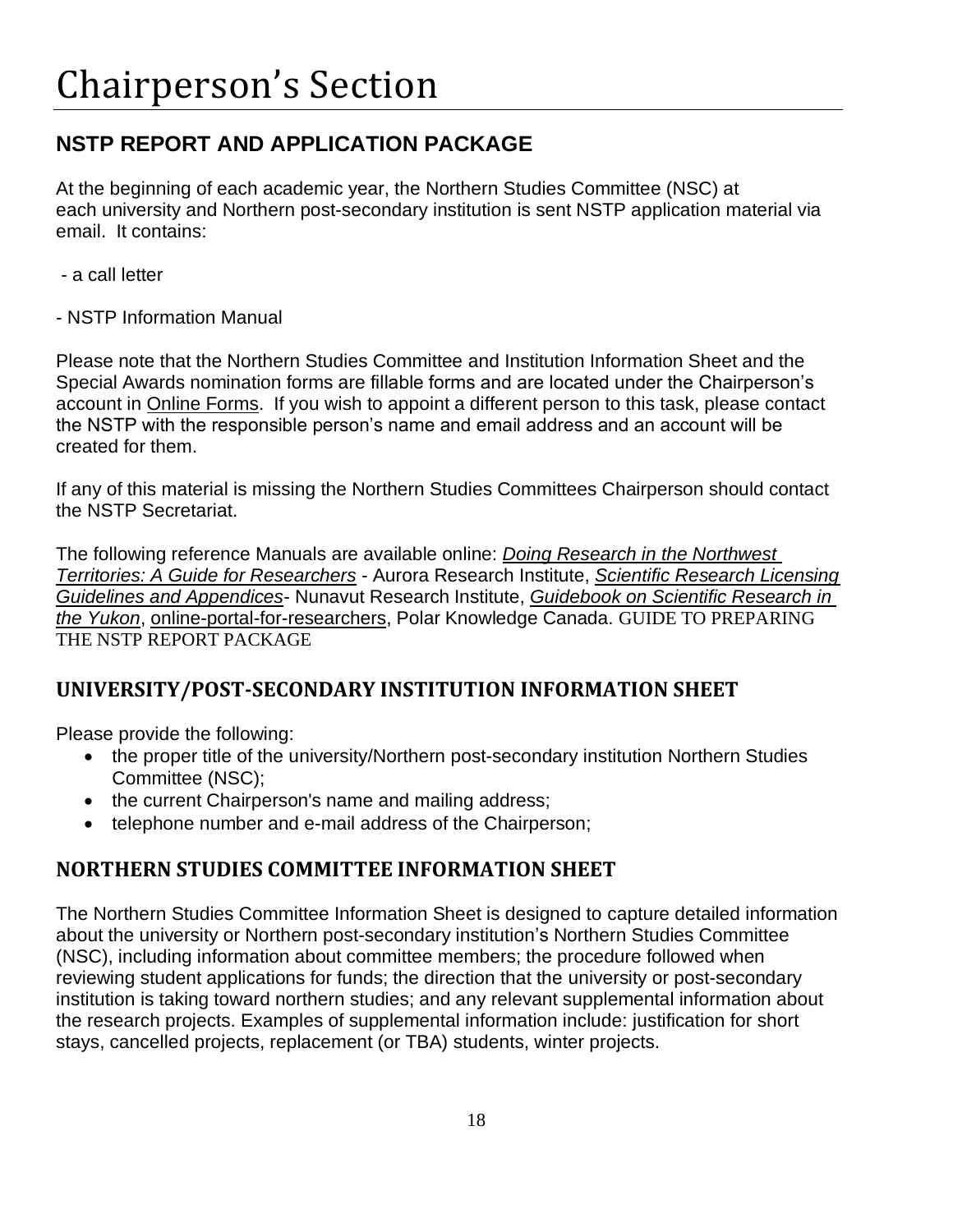*It is not necessary to review or summarize information provided in the student applications and reports. The Management Committee will not review duplicated material. In many cases, there will be no supplemental information to report.* 

Failure to complete the information sheet could result in a reduction to a university or Northern post-secondary institution's allocation. Please follow the template provided by the NSTP Secretariat. A sample NSC Information Sheet has been included in the package.

# **RESEARCH REPORTS: GENERAL OVERVIEW**

This form is the university/Northern post-secondary institution's financial statement with respect to the NSTP. The NSC Chairperson is required to ensure that the previous year's balance is correct, since the NSC is accountable for the money allocated to the students.

If assistance is required, the Chairperson should contact the NSTP Secretariat.

# **NOTES FOR VERIFYING RESEARCH REPORTS**

The Chairperson is ultimately responsible for the submission of complete and accurate student research report forms. The Chairperson should pay particular attention to the following:

#### *Winter Projects*

If winter projects were supported, a final report must be forwarded to the NSTP Committee by April 30th. However, at the time of the December 1st submission, Universities and Northern post-secondary institutions are requested to provide as much detail as possible with regard to winter projects. A preliminary report along with estimated costs and days in the field, as well as any other pertinent information must be included in the Research Report portion of the package submitted in December. If a preliminary report is not submitted, the Secretariat will view the funds as not being spent/committed and will include the dollars as a balance. Winter projects fall between December 1<sup>st</sup> and March 31<sup>st</sup> of the following year.

#### *Research Outputs*

Information about all research outputs resulting from NSTP-supported research should be referenced in the report forms.

It is part of the Chairperson's duties to maintain contact with students and their supervisors until all publications from their NSTP-supported research have appeared, and to ensure that all such publications are reported to the NSTP Secretariat. All publications that have appeared during the past year should be reported with this NSTP application package. This includes not only publications by students who received NSTP support during the past year, but also publications that have appeared during the past year by NSTP-supported students of previous years. When possible, publications that appeared during previous years, but which have not yet been reported, should also be reported. A list of such publications can be uploaded through the Chairperson's [SMApply](https://nstp-pfsn.smapply.io/) account.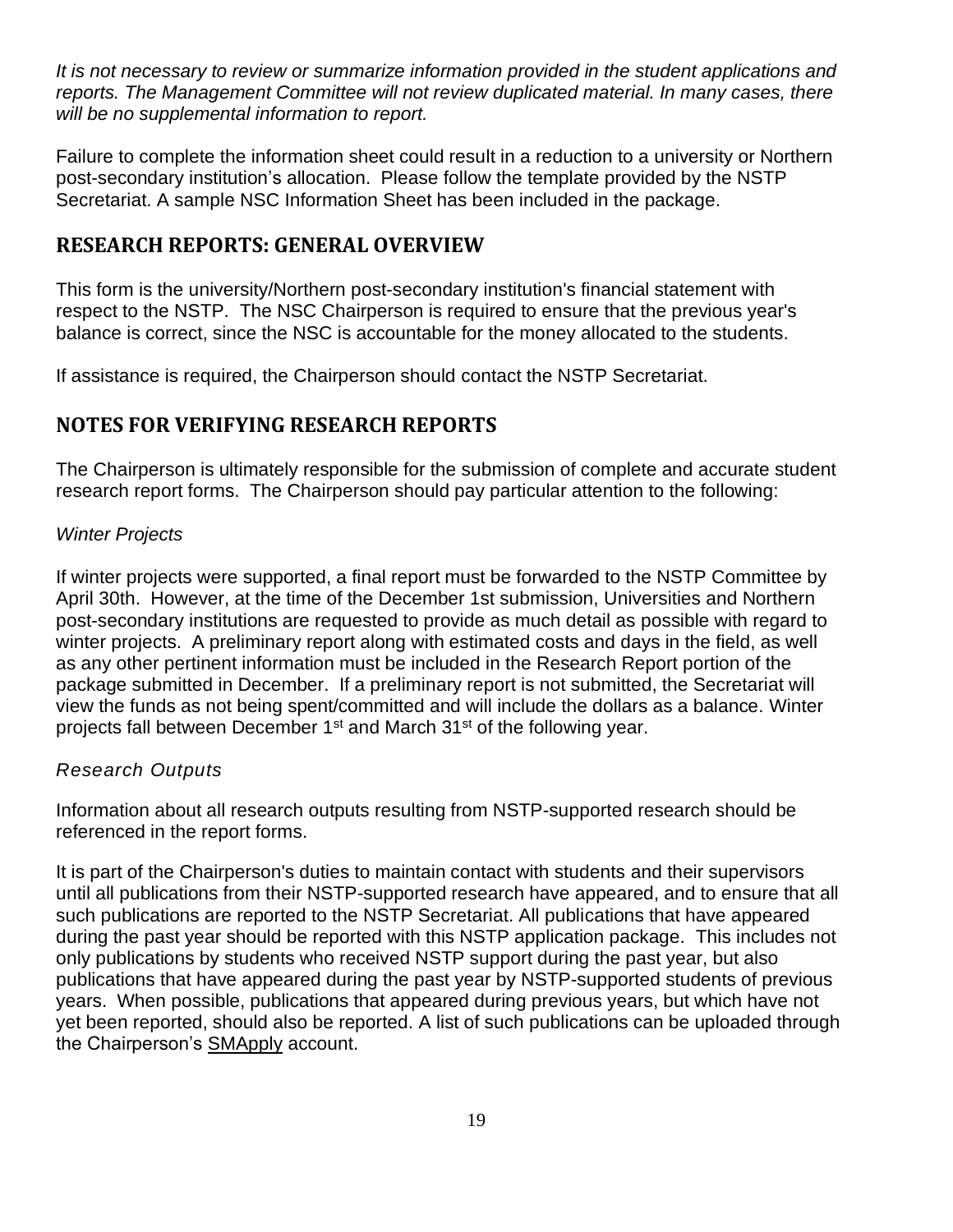#### Permits/Licences

The student must indicate whether the applicable territorial, provincial, federal or other research permit(s)/licence(s) was obtained, including the name of issuer and the permit or licence number.

#### *Other*

It is the responsibility of the supervisor to ensure that the student completes his/her research report. In the case where the student is unable to do so, the supervisor must complete the form to account for the student's NSTP allocation. In such cases the supervisor must explain why the student was not able to complete the report. The supervisor and the Chairperson must then sign the report.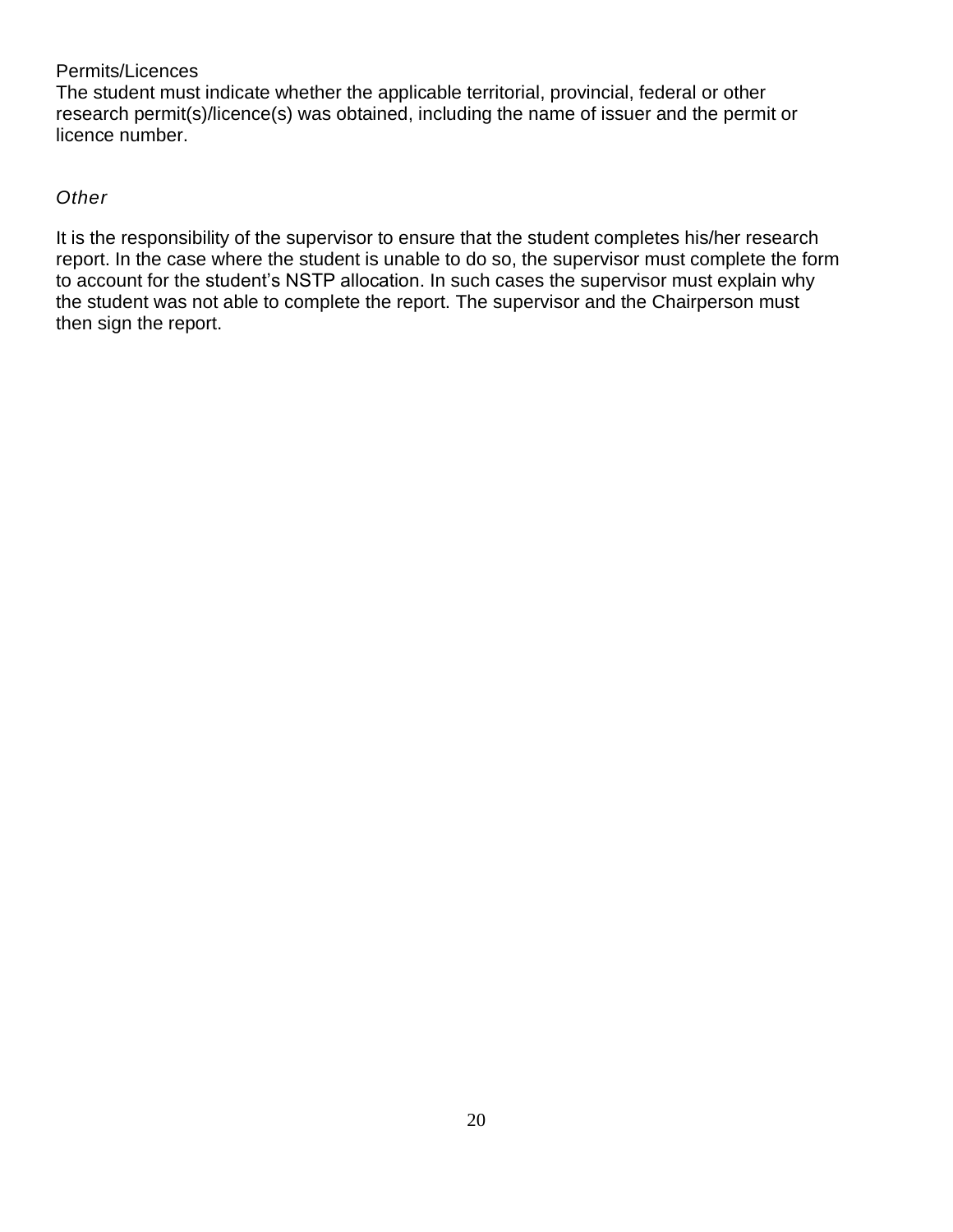# **GUIDE TO PREPARING THE NSTP APPLICATION FOR FUNDS PACKAGE**

# **APPLICATION FOR FUNDS: GENERAL OVERVIEW**

This form is designed to clearly reflect the total NSTP funds requested, the number of applicants and the previous year's balance.

Please ensure that the total funds requested for the new year is equal to the total sum requested by the applicants.

# **NOTES FOR VERIFYING APPLICATIONS FOR FUNDS**

The Chairperson is responsible for the submission of complete and accurate application for funds forms. The NSTP Secretariat reserves the right to refuse any incomplete applications. It is expected that the spreadsheet will be a useful tool in ensuring that the student has provided all the pertinent information. However, the Chairperson should review and verify each application for funds form in its entirety.

The Chairperson should ensure that all the requisite sections have been completed by the student and the supervisor.

The Chairperson should pay particular attention to the following:

# *Student Eligibility*

Only students conducting thesis research are eligible for funding, at any academic level. Research assistants (with the exception of students from post-secondary institutions) are not eligible for NSTP funding.

Students applying for NSTP funds must be registered at the university or Northern postsecondary institution, unless arrangements have been made with students who are registered at another university or Northern post-secondary institution that does not have its own Northern Studies Committee. In such a case, it is expected that the NSC will be equitable in the review of the student's application and distribution of funds.

### *Ethics*

Students must be acquainted with the ethical principles of research and describe what they have done or will do to obtain the local community's approval prior to his/her sojourn in the North, as well as which agency they have or will contact to obtain the requisite licence(s)/permit(s). Obtaining a licence/permit to conduct research in the North is a legal obligation punishable by fines.

Understanding the licencing process constitutes an important component of the student's training experience in the North. It also helps ensure that NSTP funded research will be conducted ethically, and will respect the cultural aspects of northern communities (see Appendix 2). The ethical principles requirement has the added benefit of ensuring each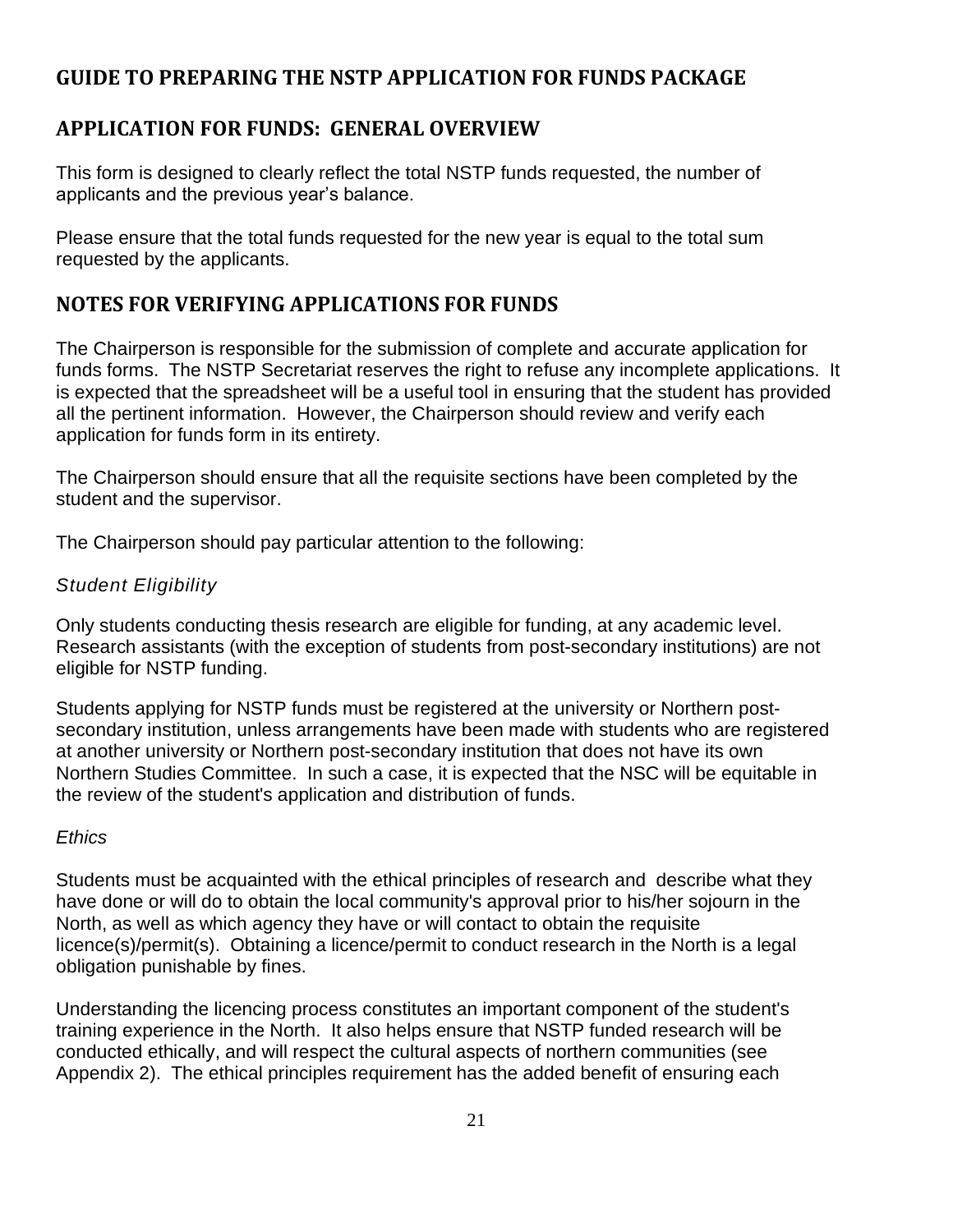student's safety in the field, and promotes the exchange of information on northern projects among scientists and residents of the North.

#### *International Projects*

International projects should meet all the criteria that presently apply to projects in the Canadian North. In addition, the student must provide the following information: Students must provide the following information:

- relevancy of the foreign research project to Northern Studies in Canada:
- relevancy of the foreign research project to previous and planned work by the student on the Canadian North;
- organizational and financial support provided in the host country; and,
- reference to any authorizations and licences required to conduct research in the host country.

#### *Failure to ensure complete and accurate information in all four of these areas will result in rejection of the application.*

This justification must be provided each time that a student plans to conduct international research. Therefore, even if the research is a continuation of previous years, the justification must be provided again.

In addition to the criteria listed above, the following geographic location directives should be applied:

- The general boundary in Finland, Norway and Sweden is the southern limit of discontinuous permafrost (Brown Line) in each country.
- Research projects carried out in all of Alaska, except for the "panhandle", and in all areas of Greenland (Denmark), are eligible.
- For Iceland, eligibility will be determined on a case by case basis.
- In Russia, the general boundary is the southern limit of discontinuous permafrost. In addition, the entire territory of the Kamchatka Oblast, the Magadan Oblast and Republic of Sakha (Yakutia) are eligible. Areas outside of the discontinuous permafrost zone but adjacent to the Arctic Ocean will be considered on a case by case basis.

### *To Be Announced Applications*

Only undergraduate students can be submitted as "To Be Announced (TBA)". Graduate students do not qualify as a "TBA".

If an institution is putting forward a "To Be Announced" application for an undergraduate student project, the rationale for the TBA being submitted should be clearly explained in the NSC information sheet. "TBA" applications should be used sparingly as there are many named applicants being put forward for NSTP funding. If an institution is not successful in filling their "TBA" spot, the NSTP Management Committee will not consider a TBA from the institution the following year.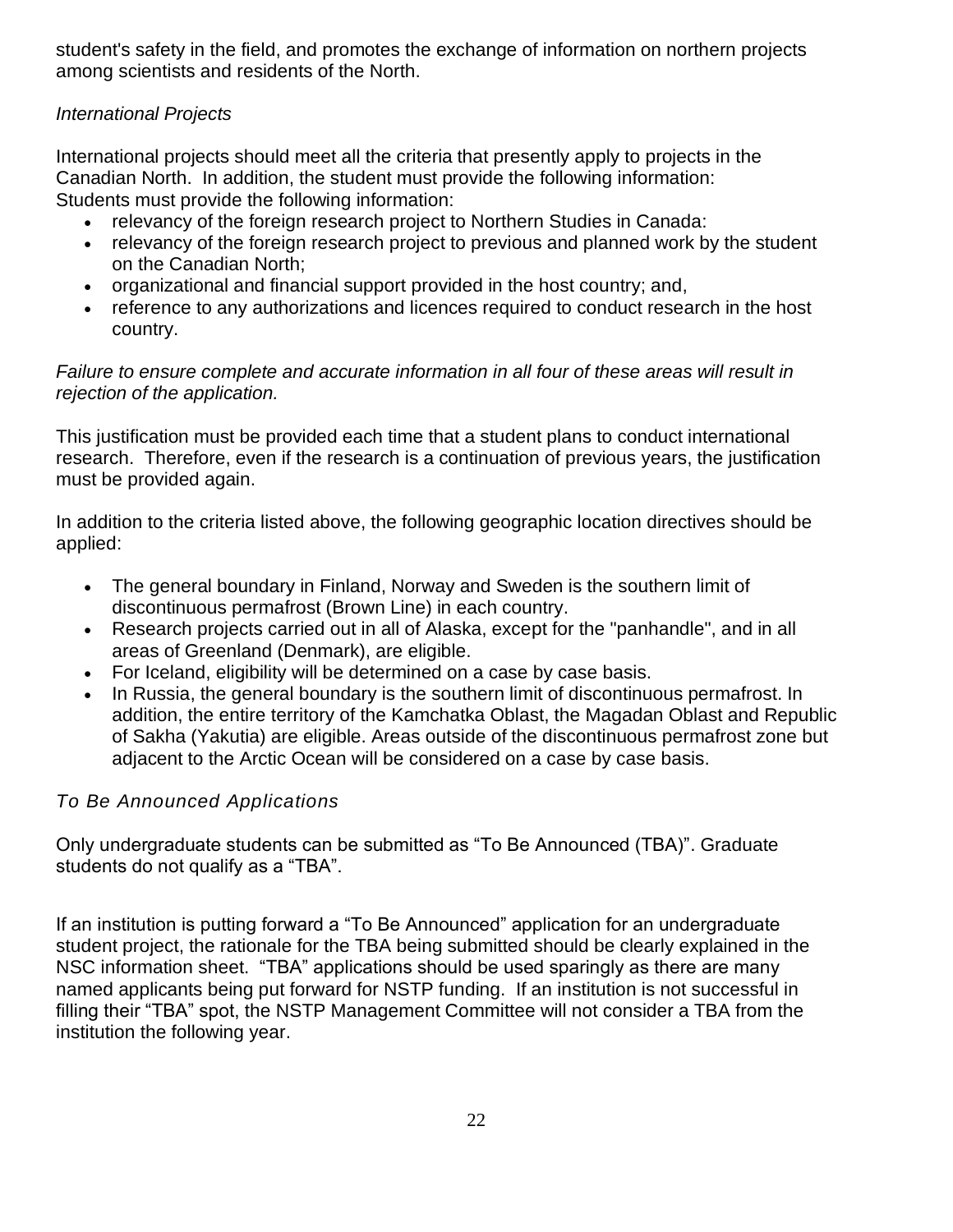#### *NSTP Awards*

The NSTP annually offers four awards for excellence, one \$2500 award in each of the major disciplines**.** 

### **Malcolm Ramsay Memorial Award (Life Sciences)**

Malcolm Ramsay (1949-2000) was a biology professor at the University of Saskatchewan and a world-renowned polar bear expert who died in a helicopter accident. He played a major role in the studies of many young Arctic researchers and was a strong supporter of the NSTP. To honour his invaluable contribution to Arctic research, an award has been set up in his name.

### **George Hobson Memorial Award (Physical Sciences)**

George Hobson (1923-2015) was the second Director of the Polar Continental Shelf Project and a geophysicist specializing in seismic exploration. He conducted the first seismic surveys of the Sverdrup Basin, of Hudson Bay and parts of the Beaufort Sea. He worked in every Province and Territory in Canada. The Northern Scientific Training Program was fortunate to have Dr. Hobson serve on the Management Committee for 29 years. To honour his invaluable contribution to Arctic research and the NSTP, an award has been set up in his name.

#### **Robert McGhee Award (Human Sciences)**

Robert McGhee is an archaeologist whose research is focussed on the history of Arctic peoples, and who served on the Northern Scientific Training Program Committee for 25 years. To honour his invaluable contribution to Arctic research and the NSTP, an award has been set up in his name.

### **Éric Dewailly Memorial Award (Health Sciences)**

Éric Dewailly (1957-2014) during his career was a Professor of Environmental Health at the faculty of Medicine of Laval University, Director of the Public Health Research Unit of the Laval University Medical Center, and a scientific director of the WHO Collaborative Center in Environmental Health. Dr. Dewailly was fascinated with the Canadian Arctic and its people his research focused mainly on the contamination of the marine food chain, the exposure of northerners to environmental chemicals and marine toxins, and health outcomes related to contaminants in traditional foods. Dr. Dewailly died in a rockslide on the island of Réunion. To honour his invaluable contribution to Arctic research, an award has been set up in his name. The awards are to be treated as scholarships; they do not have to be used to support field costs.

**Each university or Northern post-secondary institution submitting an Application for Funds is encouraged to nominate one candidate for each of the NTSP awards from among their current NSTP applicants in the respective discipline areas.** Students are eligible to be nominated for the award in their 'discipline' as identified in their application. The only criterion for each award is excellence. The award form must be filled out using the online system and signed off by the Chair of the Northern Studies Committee.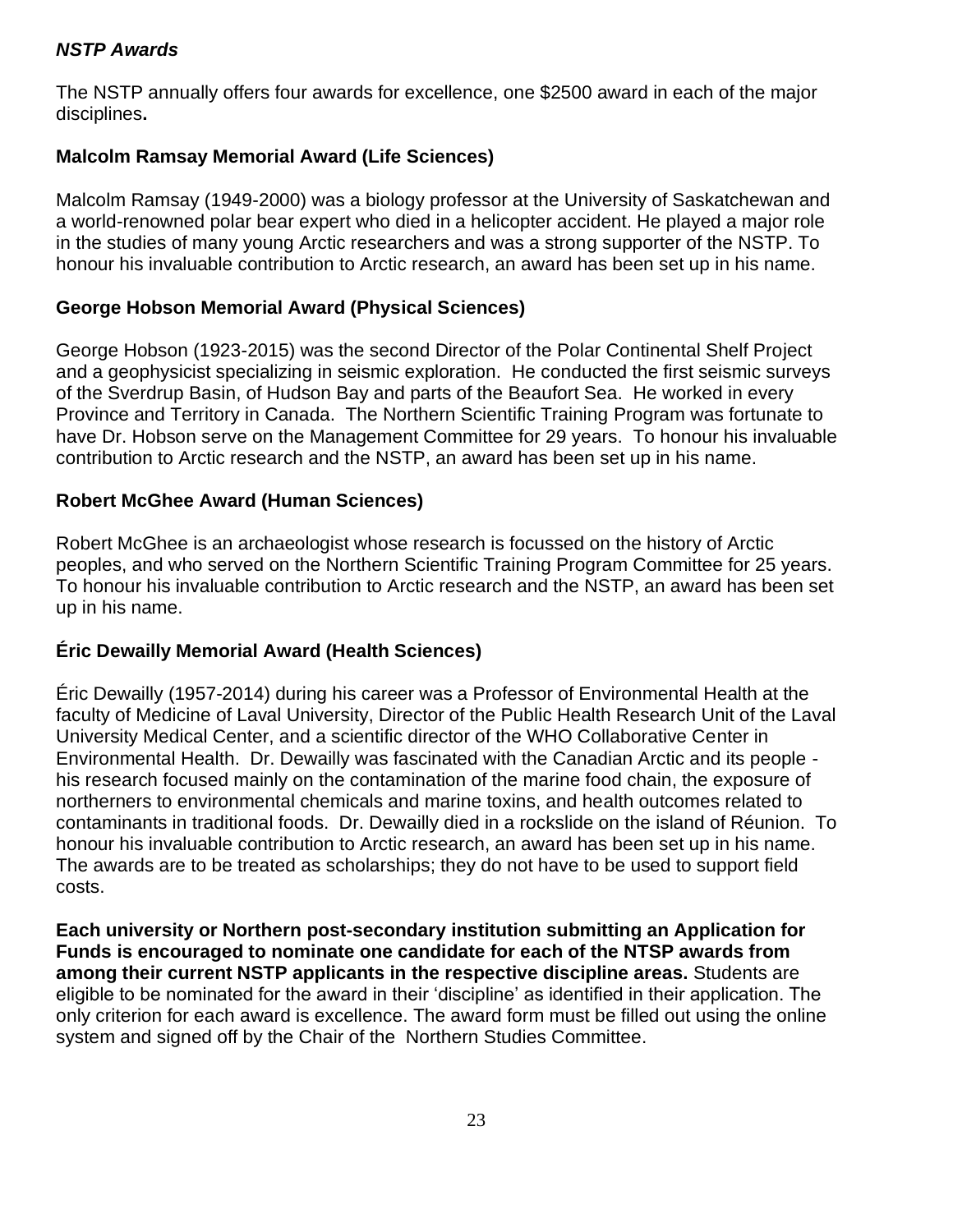Provide the following information for each nominee:

- Student Name
- Project Title
- Project Description (200 words or less)
- Rationale/Justification for Award (explain why the student should receive the award)

In any year, no individual student can be nominated for more than one NSTP award.

A student can only win an NSTP award once. A previous winner cannot be nominated for any additional NSTP awards.

The Award recipient will be notified by email through the Northern Studies Committee Chairperson after the allocation meeting in February.

### *Field Schools*

The NSTP does not fund field schools, only individual student projects. If a group of students are working on the same general project in one geographic area, then very distinct, individual project descriptions should be written for each individual highlighting their unique research contribution to the overall project. In doing so, there will be no misunderstanding by the NSTP Management Committee in its interpretation of the research objectives.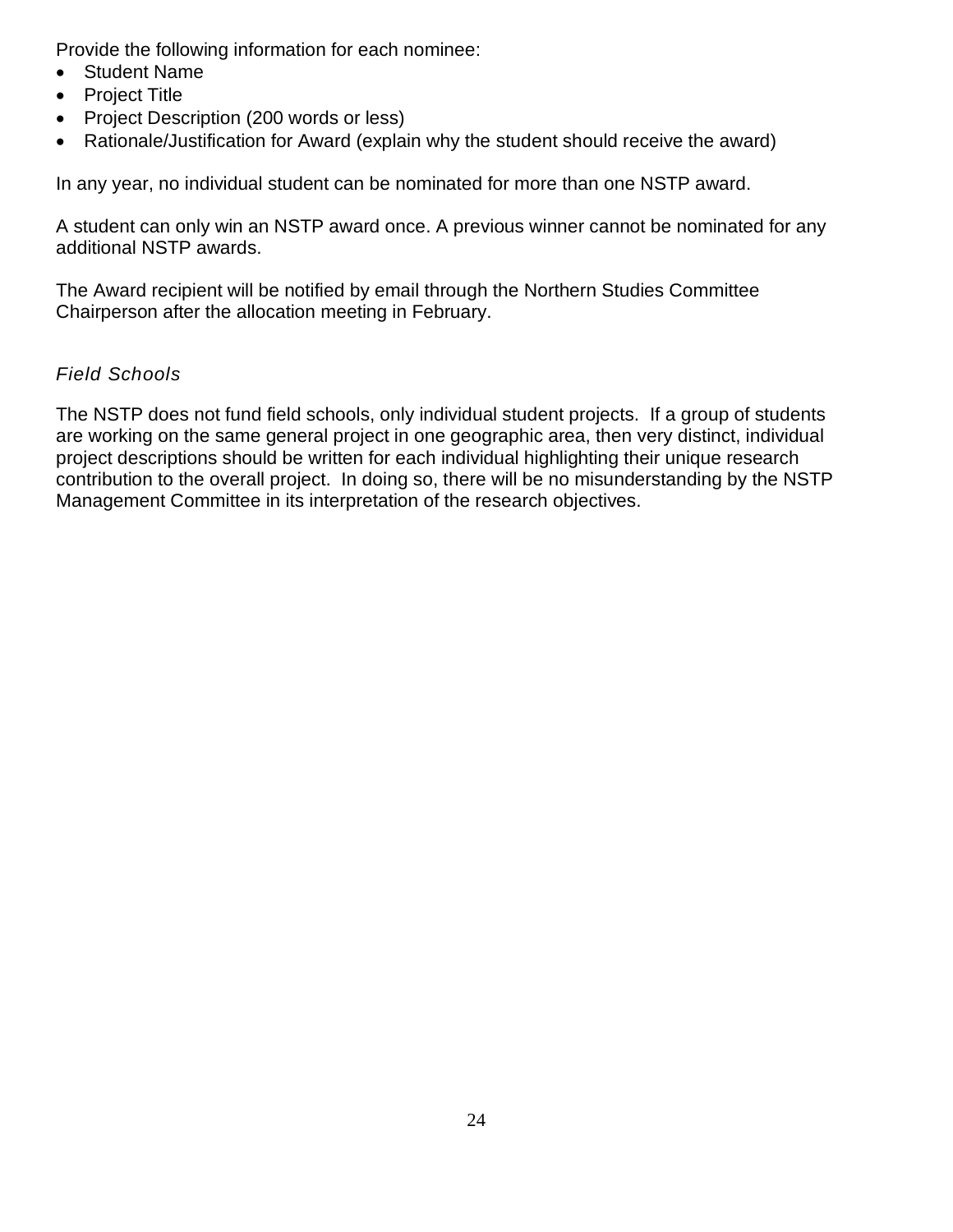# **TERMS AND CONDITIONS: GRANT AGREEMENT CLAUSES**

In addition to the terms and conditions associated with NSTP grants that are outlined in other NSTP documents (Information Manual, Original university/Northern post-secondary institution Submission, and Grant Agreement Letter) the following clauses must be adhered.

### Indemnification

The university/Northern post-secondary institution will save harmless and fully indemnify Canada from and against all claims, liabilities, and demands arising directly or indirectly from any act, omission, or negligence of the university/Northern post-secondary institution, any breach of this Agreement by the university/Northern post-secondary institution, performance or non-performance (in whole or in part) of the obligations of the university/Northern postsecondary institution under this Agreement, and any claims, liabilities, and demands that may arise from the university/Northern post-secondary institution entering into any loan, capital lease or other long term obligation and such indemnification will survive the termination or expiration of this Agreement.

### Records and Accounts

The university/Northern post-secondary institution shall maintain accounts and financial and non-financial records pertaining to Northern Scientific Training Program funding and shall retain these accounts and records, including all original supporting documentation, for a period of seven (7) years from the end of the fiscal year covered by this Agreement. The accounts and financial records must be maintained in accordance with generally accepted accounting principles.

### Effect on Relationship of Parties

Nothing in this Agreement creates or is intended to create an agency, association, employeremployee, or joint venture relationship between the university/Northern post-secondary institution and Canada, and the university/Northern post-secondary institution shall not represent otherwise.

### Recognition of Canada's Funding

Where either party makes a proposal to the other party to participate in a joint public announcement or to jointly develop and disseminate public communications materials that would recognize Canada's funding provided under this Agreement, the other party shall promptly consider the proposal and respond to the proposing party as soon as reasonably possible. Where the parties reach written agreement on such a proposal, the parties shall carry out their respective written commitments accordingly.

### Public Disclosure

Without limiting any right, obligation or capacity of Canada to disclose information, Canada may publicly disclose the name and address of the university/Northern post-secondary institution, the amount of funding provided under this Agreement, and the nature of the services for which funding is provided under this Agreement.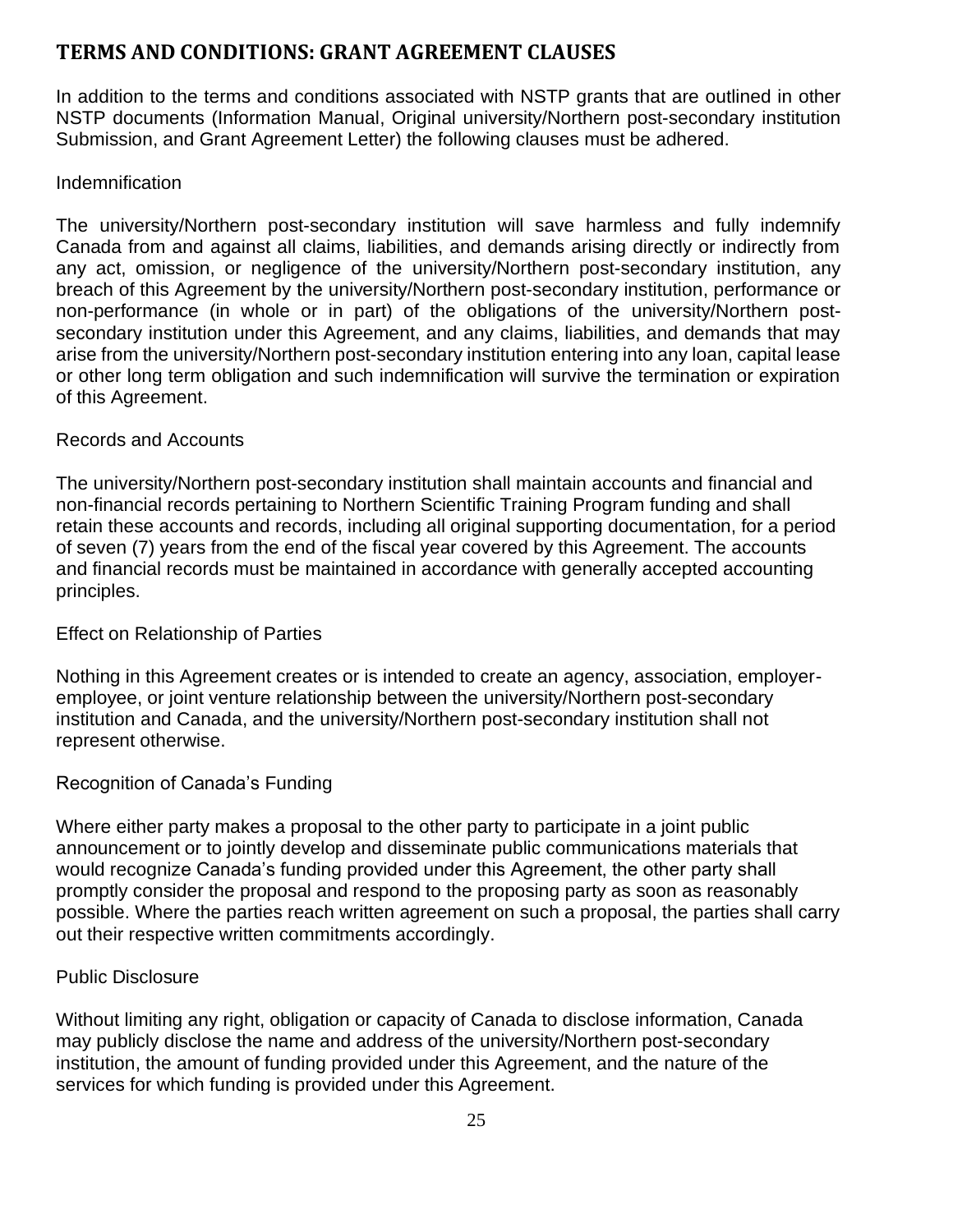# **CHECKLIST**

Please ensure that you have:

- 1. Completed and uploaded a signed copy of the following documents:
- Northern Studies Committee and Institution Information Sheet (signed by the President or designate)
- Student nominations for the 4 Special Awards (Malcolm Ramsay, George Hobson, Robert McGhee, Eric Dewailly)
- 2. Approved all Applications and Reports using the **SMApply** system.

Any technical difficulties with the online forms process must be brought to the attention of the NSTP Secretariat prior to the December 1st deadline. This will ensure timely resolution of issues so that all reports and applications can be successfully submitted for the Chairperson approved spreadsheet.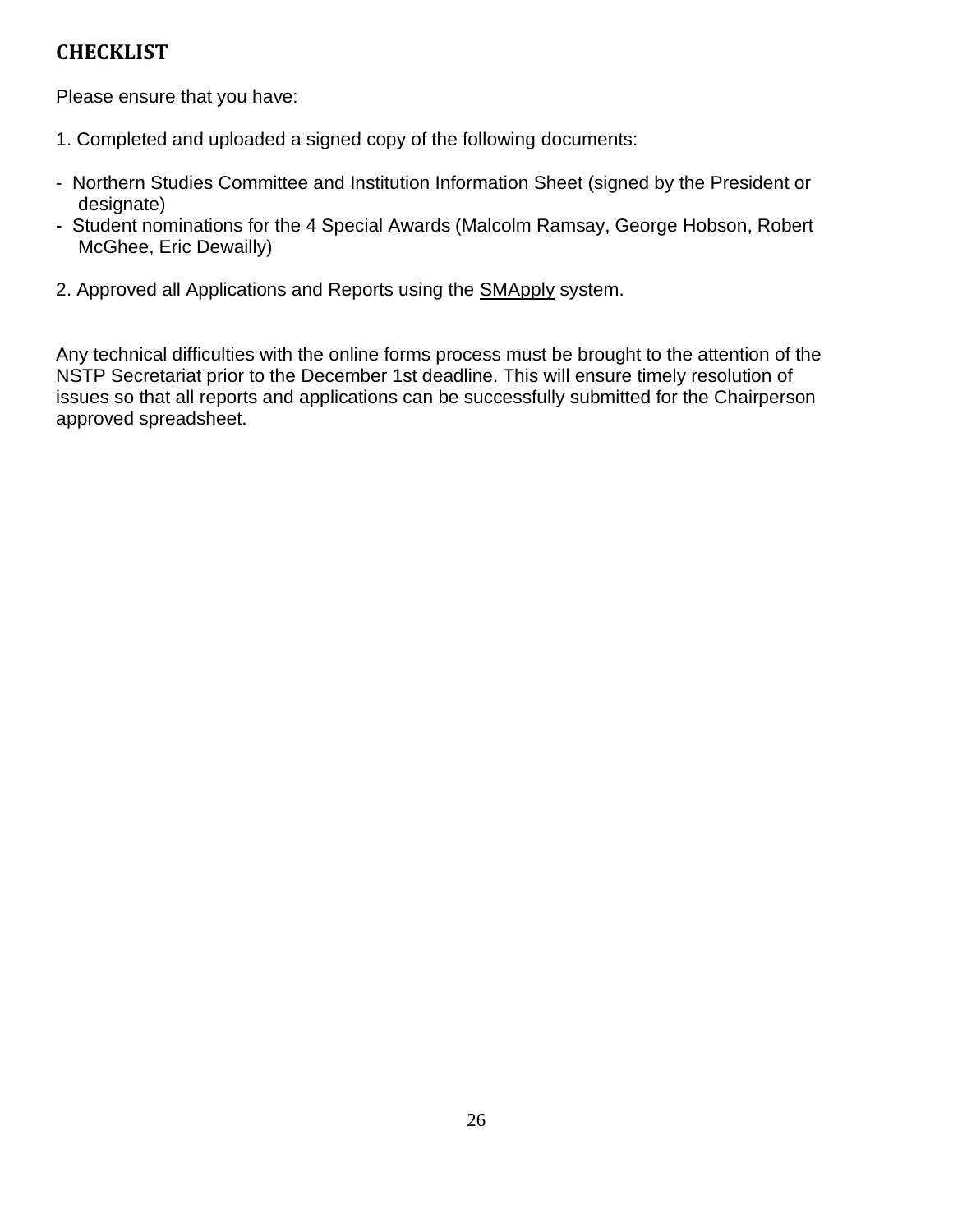# **Appendix 1 – Contact List**

| <b>University</b>                      | <b>Contact</b>                                                                                                                                 | <b>Telephone</b> | <b>Email</b>                                                   |
|----------------------------------------|------------------------------------------------------------------------------------------------------------------------------------------------|------------------|----------------------------------------------------------------|
| <b>UNIVERSITY OF</b><br><b>ALBERTA</b> | Dr. Sally Rice<br>Professor, Department of Linguistics<br>4-60 Assiniboia Hall<br>University of Alberta<br>Edmonton, Alberta T6G 2E7           | 780-492-0809     | sally.rice@ualberta.ca<br>Trish.fontaine@ualberta.ca           |
| <b>AURORA</b><br><b>COLLEGE</b>        | Andy Bevan<br>President<br>Office of President<br>Aurora College<br>PO Box 1290<br>50 Conibear Crescent<br>Fort Smith NT XOE OPO               | 867-872-7000     | andy.bevan@auroracollege.nt.ca<br>hmeacock@auroracollege.nt.ca |
| <b>BRANDON</b><br><b>UNIVERSITY</b>    | Dr. Heather Duncan<br>Northern Scientific Training Program Committee<br><b>Brandon University</b><br>270-18th St.<br><b>BRANDON MB R7A 6A9</b> | 204-727-9656     | duncanh@brandonu.ca                                            |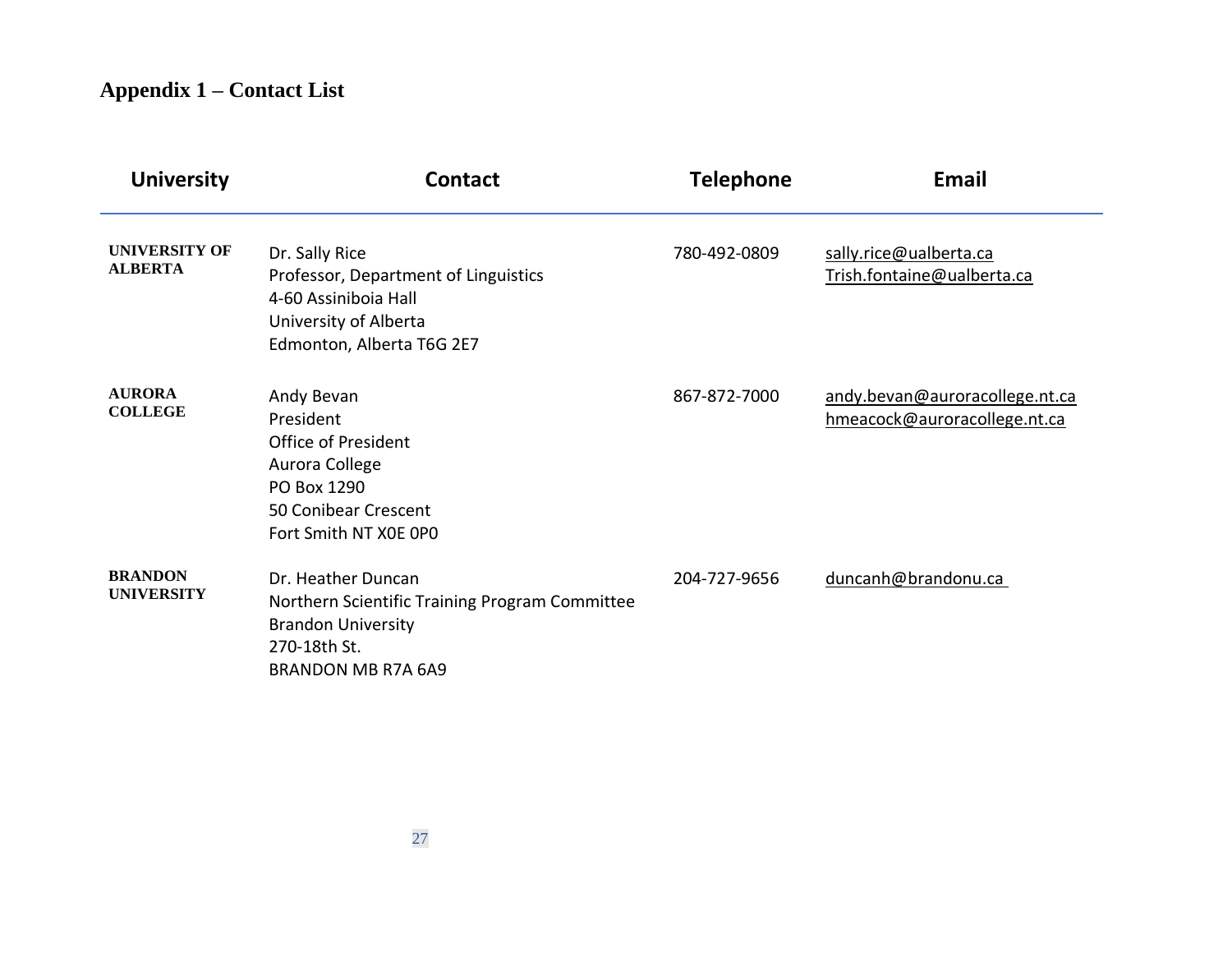| <b>UNIVERSITY OF</b><br><b>BRITISH</b><br><b>COLUMBIA</b> | Dr. Greg Henry<br>Chairperson<br>Polar and Alpine Research Committee "Office of<br><b>Research Services</b><br>102-6190 Agronomy Road<br>University of British Columbia<br>VANCOUVER BC V6T 1Z3" | 604-822-2895             | Greg.henry@geog.ubc.ca     |
|-----------------------------------------------------------|--------------------------------------------------------------------------------------------------------------------------------------------------------------------------------------------------|--------------------------|----------------------------|
| <b>BROCK</b><br><b>UNIVERSITY</b>                         | Dr. Kevin Turner<br>Assistant Professor "Dept. of Geography<br>Northern Studies Committee<br><b>Brock University</b><br>1812 Sir Isaac Brock Way<br>St. Catharines ON L2S 3A1 "                  | 905-688-5550 ext<br>5399 | kturner2@brocku.ca         |
| <b>UNIVERSITY OF</b><br><b>CALGARY</b>                    | Dr. Patricia Wells<br>Chair, Northern Studies Committee "Arctic<br>Institute of North America<br>University of Calgary<br>2500 University Drive NW<br><b>CALGARY AB T2N 1N4"</b>                 | 403-220-5775             | Patricia.wells@ucalgary.ca |
| <b>CARLETON</b><br><b>UNIVERSITY</b>                      | Derek Mueller<br>Chair, Northern Research Committee<br>A329 Loeb<br>1125 Colonel By Dr.<br><b>Carleton University</b><br>Ottawa ON K1S 5B6                                                       | 613-520-2600 ext<br>1984 | derek.mueller@carleton.ca  |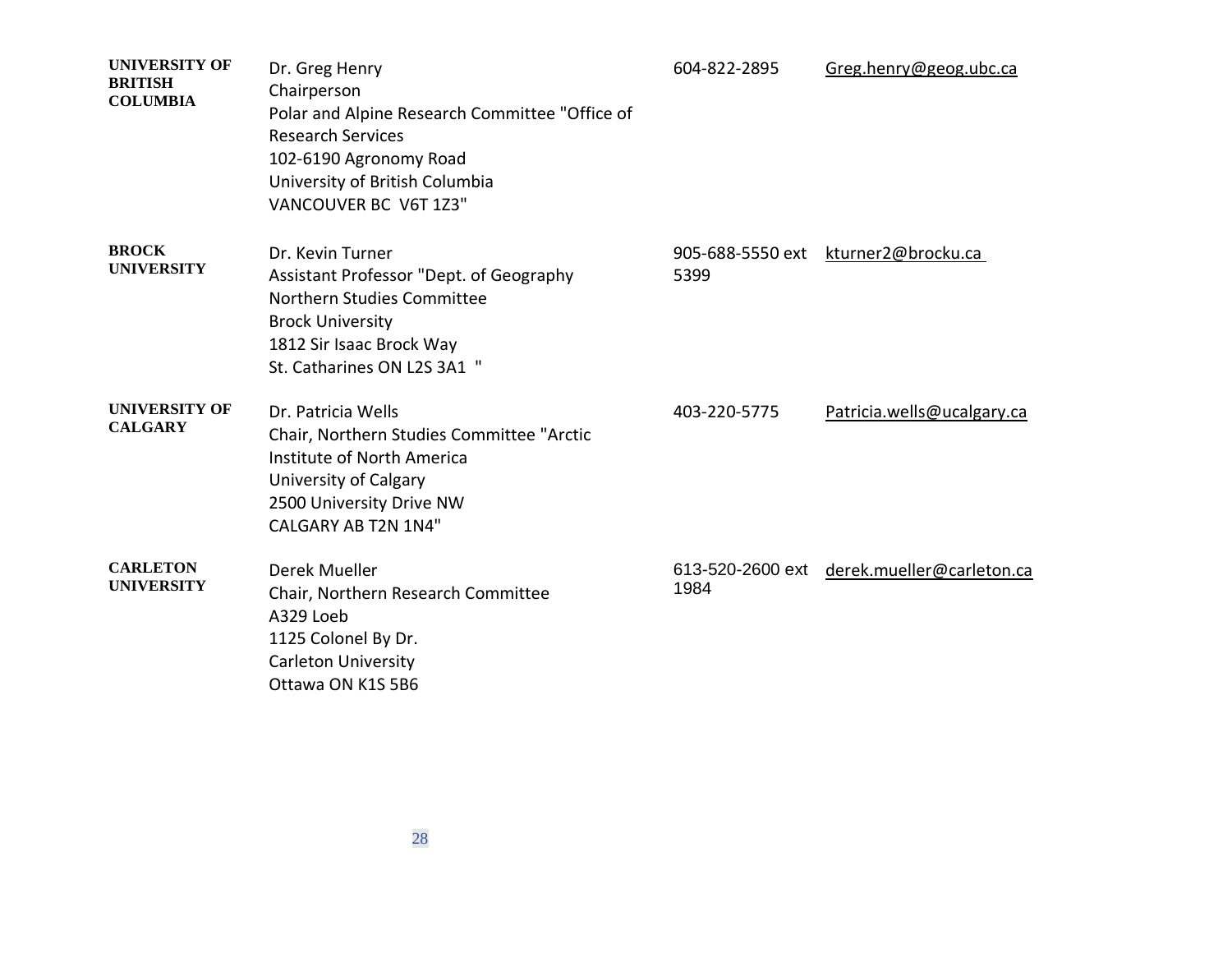| <b>CONCORDIA</b><br><b>UNIVERSITY</b> | Amanda Specht<br>Coordinator, Research Grants<br>Office of Research<br>Concordia University<br>1455 de Maisonneuve Blvd. West                                                                                                                                           | 514-848-2424<br>Ext. 4886  | amanda.specht@concordia.ca<br>shazma.abulla@concordia.ca |
|---------------------------------------|-------------------------------------------------------------------------------------------------------------------------------------------------------------------------------------------------------------------------------------------------------------------------|----------------------------|----------------------------------------------------------|
| <b>DALHOUSIE</b><br><b>UNIVERSITY</b> | Montreal, QC H3G 1M8<br><b>Andrew Medeiros</b><br>Chair, Northern Studies Committee<br>Assistant Professor "School for Resource and<br><b>Environmental Studies</b><br><b>Dalhousie University</b><br>6100 University Avenue, Suite 5010<br>Halifax NS B3H 4R2 "        | 902-494-6355               | Andrew.Medeiros@dal.ca                                   |
| UNIVERSITY OF<br><b>GUELPH</b>        | Nicolas D. Brunet<br>Latornell Professor in Environmental Stewardship;<br><b>Assistant Professor</b><br>School of Environmental Design and Rural<br>Development<br>University of Guelph<br>Landscape Architecture, Rm 114<br>50 Stone Rd East, Guelph, Ontario, N1G 2W1 | 519-824-4120<br>ext. 54414 | nicolas.brunet@uoguelph.ca                               |
| <b>INRS</b>                           | Jérôme Comte<br>Comité des études nordiques<br>Institut national de la recherche scientifique<br>490 rue de la Couronne<br>Québec, Québec G1K 9A9                                                                                                                       | 418-654-2591               | jerome.comte@inrs.ca                                     |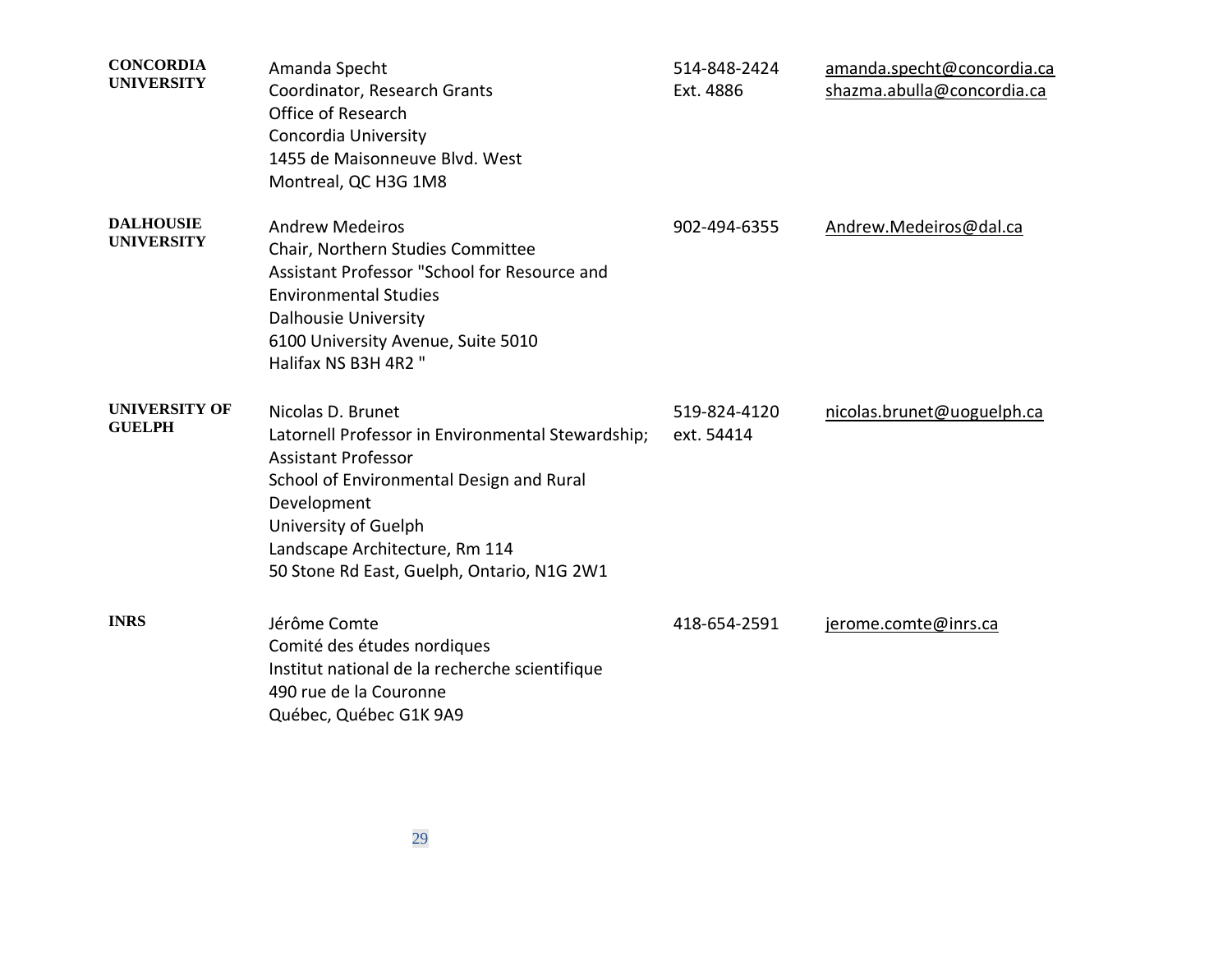| <b>LAURENTIAN</b><br><b>UNIVERSITY</b>    | Dr. Alessandro Ielpi<br>Harquail School of Earth Sciences, Laurentian<br>University<br>935 Ramsey Lake Road<br>Sudbury, ON<br><b>P3E 2C6</b>                                                                                 | 705-929-6917             | aielpi@laurentian.ca                                    |
|-------------------------------------------|------------------------------------------------------------------------------------------------------------------------------------------------------------------------------------------------------------------------------|--------------------------|---------------------------------------------------------|
| <b>UNIVERSITÉ</b><br><b>LAVAL</b>         | Mickael Lemay<br>Comité d'études nordiques<br>Université Laval<br>Québec, Québec G1W 0A6                                                                                                                                     | 418-656-2131 x<br>402503 | mickael.lemay@cen.ulaval.ca                             |
| <b>UNIVERSITY OF</b><br><b>LETHBRIDGE</b> | Dr. Philip Bonnaventure<br>Chairperson, NSTP Committee University of<br>Lethbridge<br>4401 University Drive W<br>LETHBRIDGE AB T1K 3M4                                                                                       |                          | philip.bonnaventure@uleth.ca                            |
| <b>UNIVERSITY OF</b><br><b>MANITOBA</b>   | Dr. Todd Mondor<br>Chair, NSTP Committee<br>A/Vice-Provost (Graduate Education) and Dean of<br><b>Graduate Studies Faculty of Graduate Studies</b><br>500 University Centre<br>University of Manitoba<br>WINNIPEG MB R3T 2N2 | 204-480-1000             | Todd.mondor@umanitoba.ca<br>laura.mcmillan@umanitoba.ca |
| <b>McGILL</b><br><b>UNIVERSITY</b>        | Dr. Kyle Elliott<br>Chair, Northern Studies Committee McGill<br>University<br>859 Sherbrooke St. West<br>MONTREAL QC H3A 0C4                                                                                                 |                          | Kyle.elliott@mcgill.ca                                  |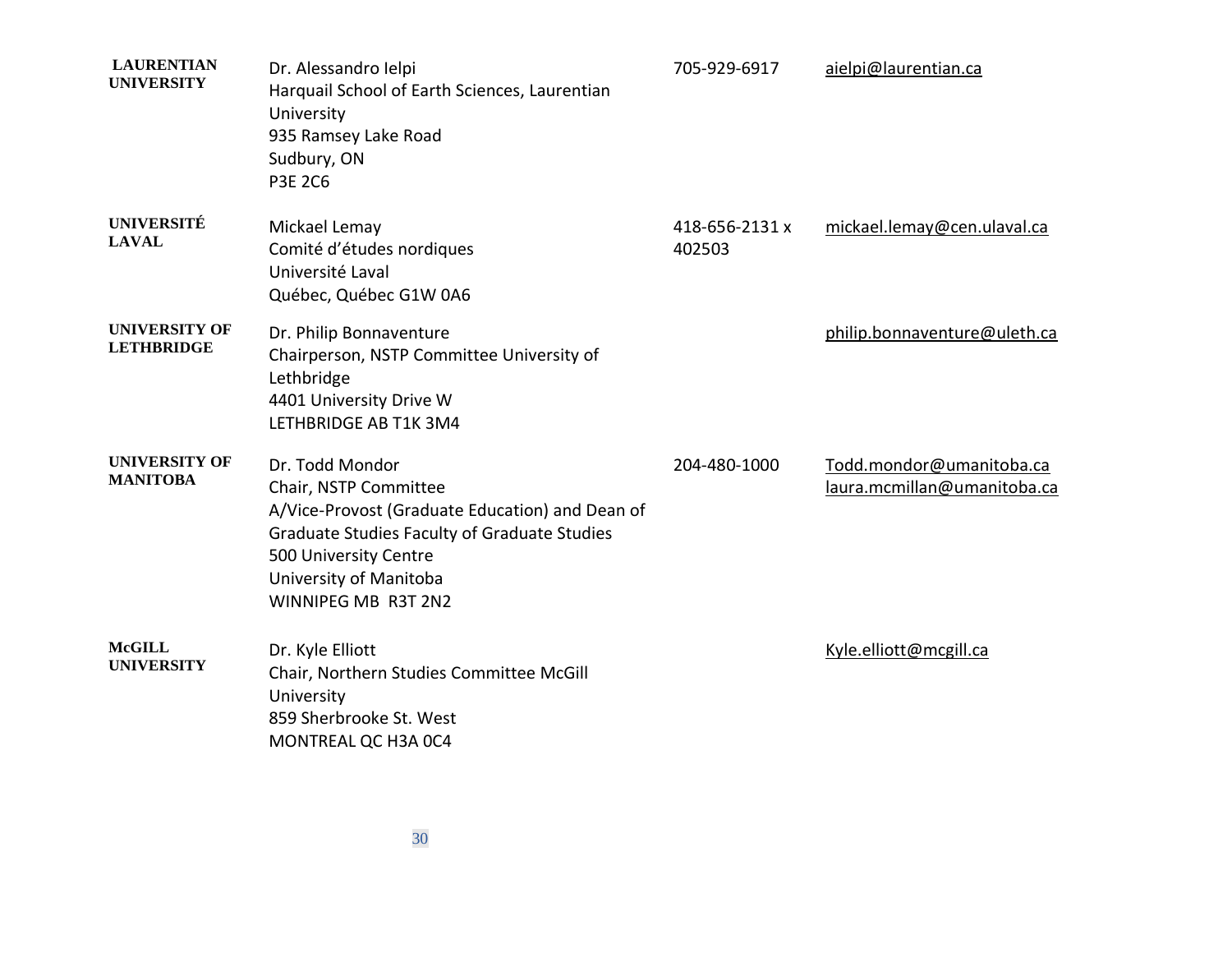| <b>MCMASTER</b><br><b>UNIVERSITY</b>    | Dr. Susan A. Dudley<br>NSTP Committee on Northern Studies<br><b>McMaster University</b><br>1280 Main Street West<br>HAMILTON ON, L8S 4K1                                                                                  | 905-525-8140 X<br>24004 | sdudley@mcmaster.ca                                           |
|-----------------------------------------|---------------------------------------------------------------------------------------------------------------------------------------------------------------------------------------------------------------------------|-------------------------|---------------------------------------------------------------|
| <b>MEMORIAL</b><br><b>UNIVERSITY</b>    | Dr. Lisa Rankin<br>Chairperson, NSTP Committee Department of<br>Archaeology<br>230 Elizabeth Ave.<br>Memorial University of Newfoundland<br>St. John's, NL A1C 5C7                                                        | 709 864 8368            | Irankin@mun.ca<br>mbutt@mun.ca                                |
| <b>UNIVERSITY OF</b><br><b>MONCTON</b>  | Marie-Andrée Giroux<br>Chaire de recherche K.-C.-Irving en sciences de<br>l'environnement et développement durable 18,<br>Antonine-Maillet<br>Université de Moncton<br>Rémi-Rossignol, Local B-007<br>Moncton, NB E1A 3E9 | 506 858-4152            | Marie-<br>andree.giroux@umoncton.ca                           |
| <b>UNIVERSITE DE</b><br><b>MONTREAL</b> | Dr. Virginie Portes<br>Directrice subvention et communication Bureau de<br>recherche Développement Valorisation<br>Pavillon 3744 Jean-Brillant, bureau 6320<br>Université de Montréal<br>MONTRÉAL QC H3C 3J7              | 514 343-7909            | Virginie.portes@umontreal.ca<br>pierre.patenaude@umontreal.ca |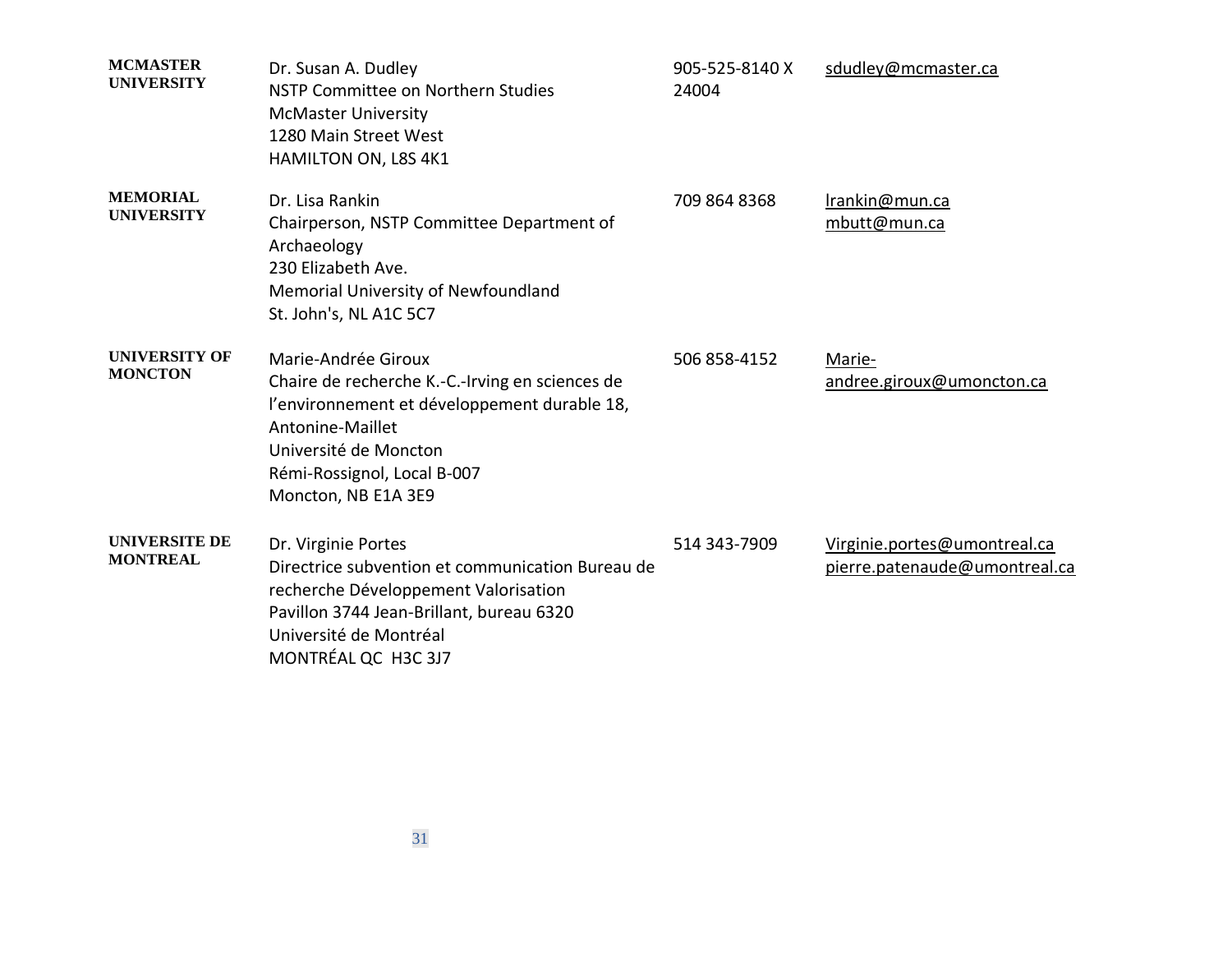| <b>MOUNT ALISSON</b><br><b>UNIVERSITY</b>    | Maria Thistle, M.Sc.<br>Director, Office of Research Services<br><b>Mount Allison University</b><br>213 Centennial Hall<br>65 York St., Sackville NB E4L 1E4                                                                                                             | 506-364-2618 | mthistle@mta.ca                 |
|----------------------------------------------|--------------------------------------------------------------------------------------------------------------------------------------------------------------------------------------------------------------------------------------------------------------------------|--------------|---------------------------------|
| <b>UNIVERSITY OF</b><br><b>NEW BRUNSWICK</b> | Dr. Heather Major UNB Northern Studies<br>Committee<br><b>UNBSJ Dept. of Biological Sciences</b><br>University of New Brunswick<br>PO Box 5050<br>SAINT JOHN NB E2L 4L5                                                                                                  | 506-648-5679 | Heather.major@unb.ca            |
| <b>UNIVRSITY OF</b><br><b>NORTHERN B.C.</b>  | Gary N. Wilson, Ph.D.<br>Chair and Professor, Department of Political<br>Science<br>Coordinator, Northern Studies Program<br>University of Northern British Columbia<br>Traditional Territory of the Lheidli T'enneh<br>3333 University Way<br>Prince George, BC V2N 4Z9 | 250-960-5514 | gary.wilson@unbc.ca             |
| <b>NUNAVUT ARCTIC</b><br><b>COLLEGE</b>      | Rebecca Mearns<br>A/President<br><b>Nunavut Arctic College</b><br>P.O. Box 600<br>Igaluit, NU X0B OCO                                                                                                                                                                    | 867-979-7200 | rebecca.mearns@arcticcollege.ca |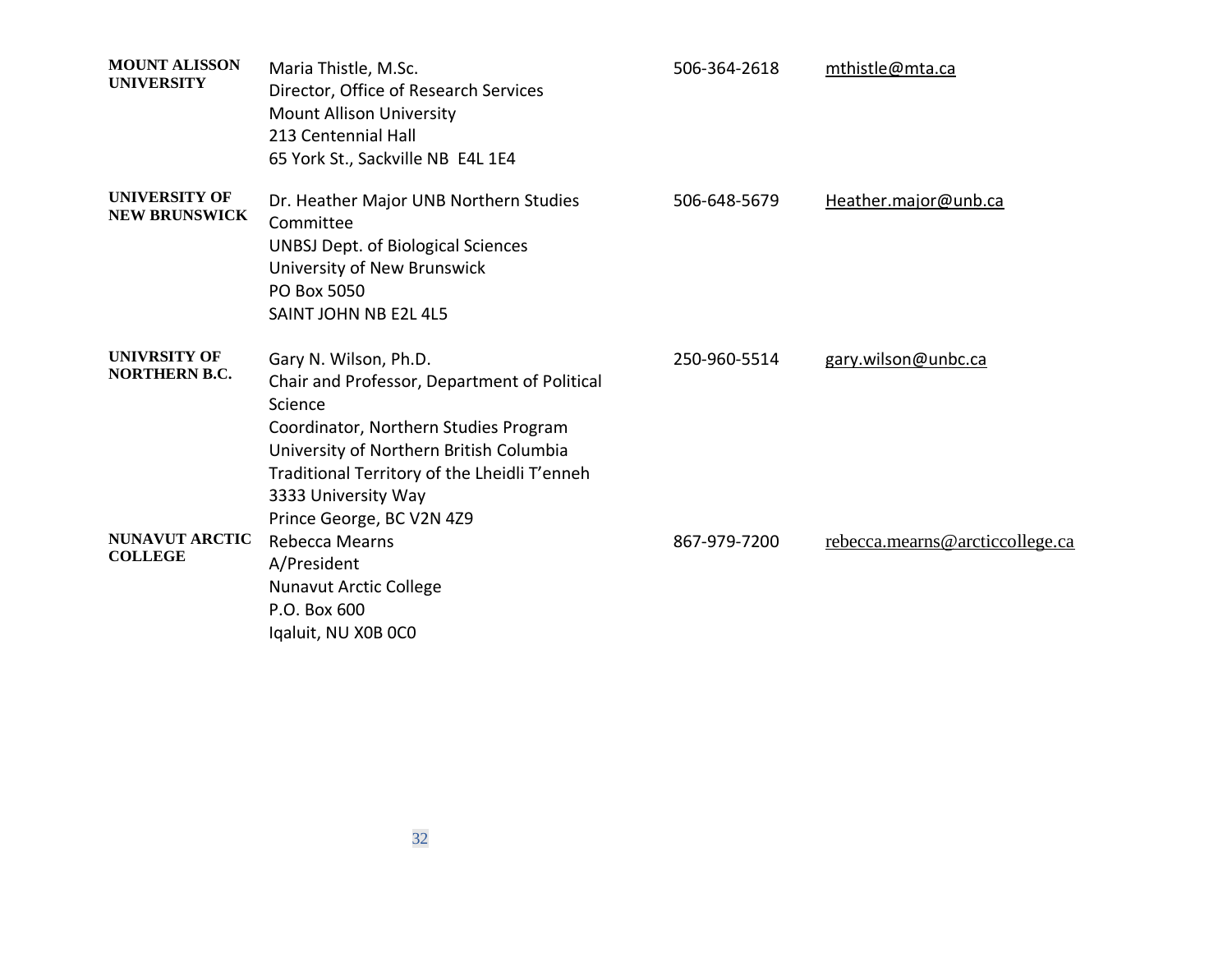| <b>UNIVERSITY OF</b><br><b>OTTAWA</b> | Audrey R. Giles, Ph.D.<br>Professor<br><b>School of Human Kinetics</b><br>334 Montpetit<br>University of Ottawa<br>Ottawa, ON K1N 6N5                                                                                                            | 16135625800<br>ext.2988   | agiles@uottawa.ca                                 |
|---------------------------------------|--------------------------------------------------------------------------------------------------------------------------------------------------------------------------------------------------------------------------------------------------|---------------------------|---------------------------------------------------|
| U. QUÉBEC À<br><b>MONTRÉAL</b>        | <b>Alison Derry</b><br>Comité d'études nordiques<br>Université du Québec à Montréal<br>CP 88888 succ. Centre Ville<br>Montréal, Québec H3C 3P8                                                                                                   | 514-987-3000<br>ext. 3375 | derry.alison@uqam.ca<br>pascale.martineu@uquam.ca |
| U. QUÉBEC À<br><b>RIMOUSKI</b>        | Joël Bêty, Ph.D.<br>Département de biologie et Centre d'études<br>nordiques<br>Université du Québec à Rimouski<br>300 Allée des Ursulines<br>RIMOUSKI PQ G5L 3A1                                                                                 | 418-723-1986<br>ext. 1701 | joel bety@ugar.gc.ca                              |
| U. QUÉBEC À<br><b>TROIS-RIVIÈRES</b>  | Alexandre Roy<br>Président par intérim<br>Comité d'études nordiques de l'UQTR<br>Département des sciences de l'environnement<br>Université du Québec à Trois-Rivières<br>3351, boul. Des Forges<br>Case postale 500<br>TROIS-RIVIÈRES QC G9A 5H7 | 819-376-5011<br>ext. 3318 | alexandre.roy@uqtr.ca                             |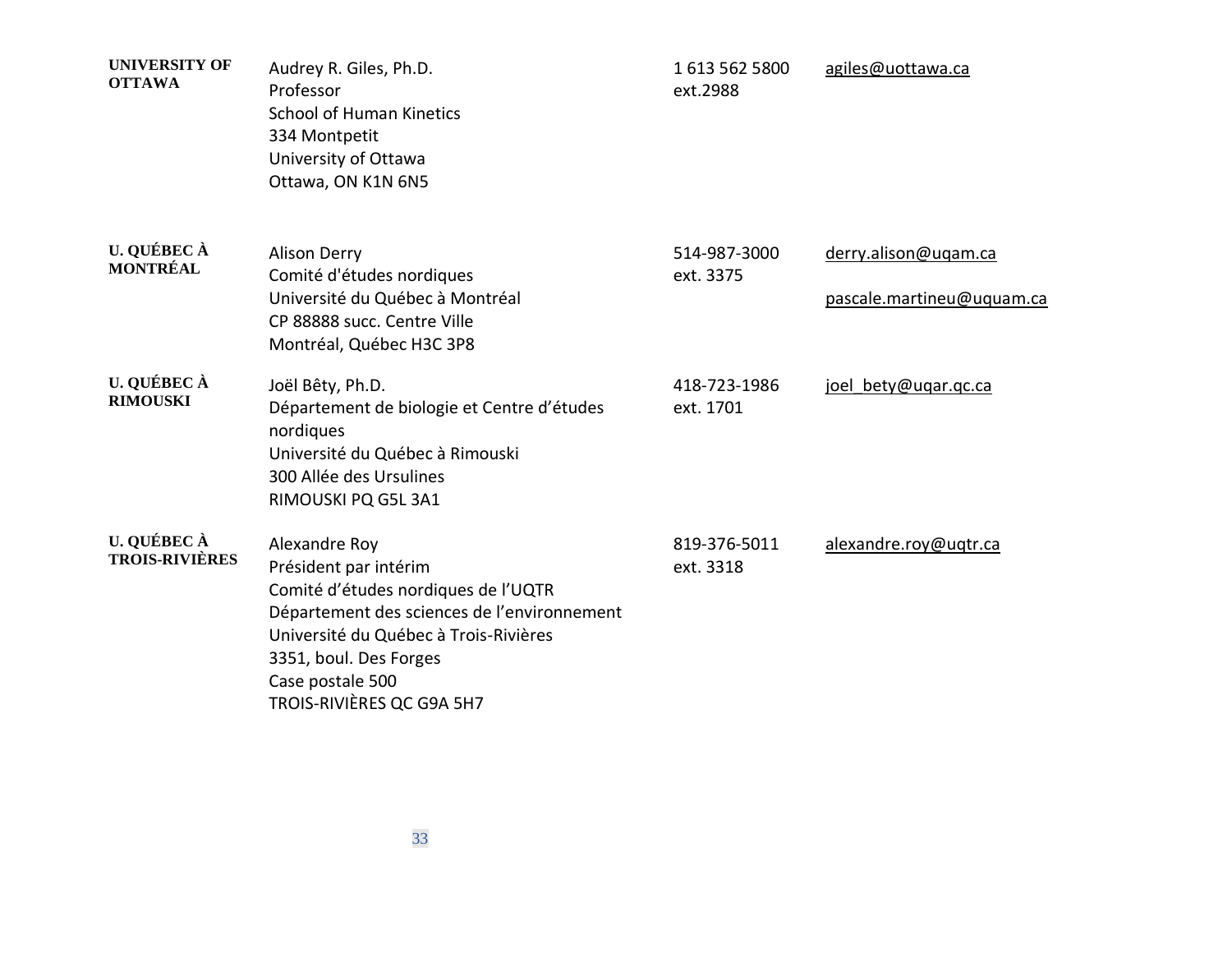| <b>QUEEN'S</b><br><b>UNIVERSITY</b>         | Paul Grogan<br>Chairperson, NSTP Committee<br><b>Biology Department</b><br>Room 2508, Biosciences Complex<br>116 Barrie Street<br>Queen's University<br>KINGSTON ON K7L 3N6                                                                                         | 613-533-6152               | grogranp@queensu.ca          |
|---------------------------------------------|---------------------------------------------------------------------------------------------------------------------------------------------------------------------------------------------------------------------------------------------------------------------|----------------------------|------------------------------|
| <b>UNIVERSITY OF</b><br><b>SASKATCHEWAN</b> | Doug Clark<br>Northern Studies Committee<br>University of Saskatchewan<br>117 Science Place<br>Saskatoon SK S7N 5C8                                                                                                                                                 | 306 966-5405               | d.clark@usask.ca             |
| <b>UNIVERSITÉ</b><br><b>SHERBROOKE</b>      | Alexandre Langlois, Ph.D.<br>Professeur Adjoint / Assistant Professor<br>Centre d'Applications et Recherches en<br>Télédétection (CARTEL)<br>Département de Géomatique Appliquée<br>Université de Sherbrooke<br>2500 Blvd. de l'Université<br>Sherbrooke QC J1K 2R1 | 819-821-8000<br>ext. 65690 | A.Langlois2@USherbrooke.ca   |
| <b>SIMON FRASER</b><br><b>UNIVERSITY</b>    | Dr. George Agnes<br>Associate Dean, Graduate & Postdoctoral Studies<br><b>MBC1100</b><br><b>Simon Fraser University</b><br><b>BURNABY BC V5A 1S6</b>                                                                                                                | 778-782-3010               | gagnes@sfu.ca<br>byue@sfu.ca |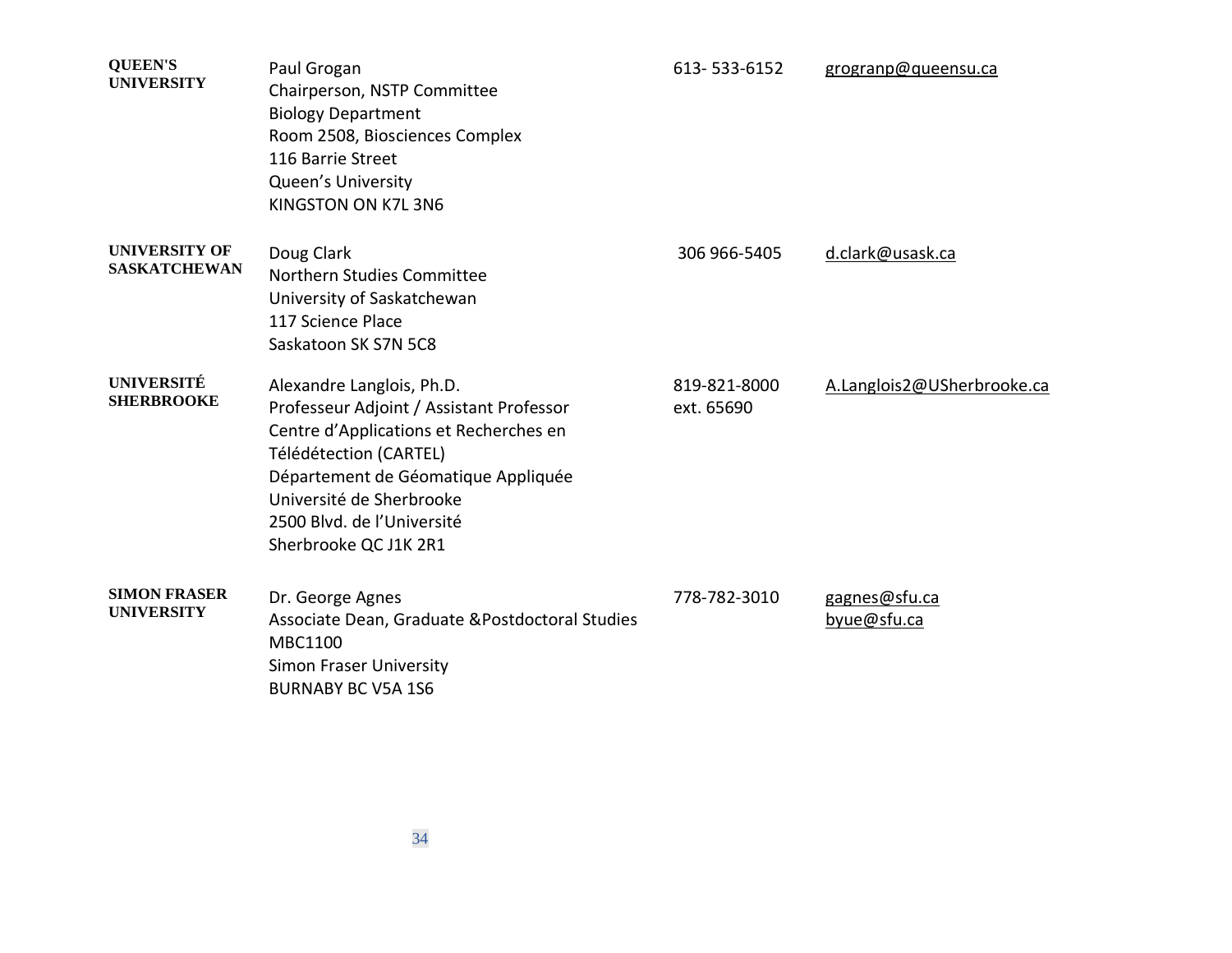| <b>UNIVERSITY OF</b><br><b>TORONTO</b>  | Dr. Laura Brown<br>Department of Geography, Geomatics and<br>Environment<br>University of Toronto Mississauga<br>3359 Mississauga Rd N,<br>Mississauga, ON L5L 1C6                                                                   | 905-569-4239               | lc.brown@utoronto.ca |
|-----------------------------------------|--------------------------------------------------------------------------------------------------------------------------------------------------------------------------------------------------------------------------------------|----------------------------|----------------------|
| <b>TRENT</b><br><b>UNIVERSITY</b>       | Alex Lawrie<br>Chairperson<br>Northern and Polar Studies Committee<br><b>Regulatory Compliance Officer</b><br>Research Office, Trent University<br>1600 West Bank Dr.,<br>Peterborough ON K9J 0G2                                    | 705-748-1011 X<br>7896     | alawrie@trentu.ca    |
| <b>UNIVERSITY OF</b><br><b>VICTORIA</b> | Dr. Trevor Lantz<br>Chairperson<br>Northern Studies Committee<br><b>School of Environmental Studies</b><br>University of Victoria<br>VICTORIA BC V8W 2Y2                                                                             | 250-853-3566               | tlantz@uvic.ca       |
| <b>UNIVERSITY OF</b><br><b>WATERLOO</b> | Dr. Andrew Trant<br>President's Committee on Northern Studies<br><b>Assistant Professor</b><br>School of Environment, Resources and<br>Sustainability<br>University of Waterloo<br>200 University Avenue West<br>WATERLOO ON N2L 3G1 | 519-888-4567<br>ext. 30385 | atrant@waterloo.ca   |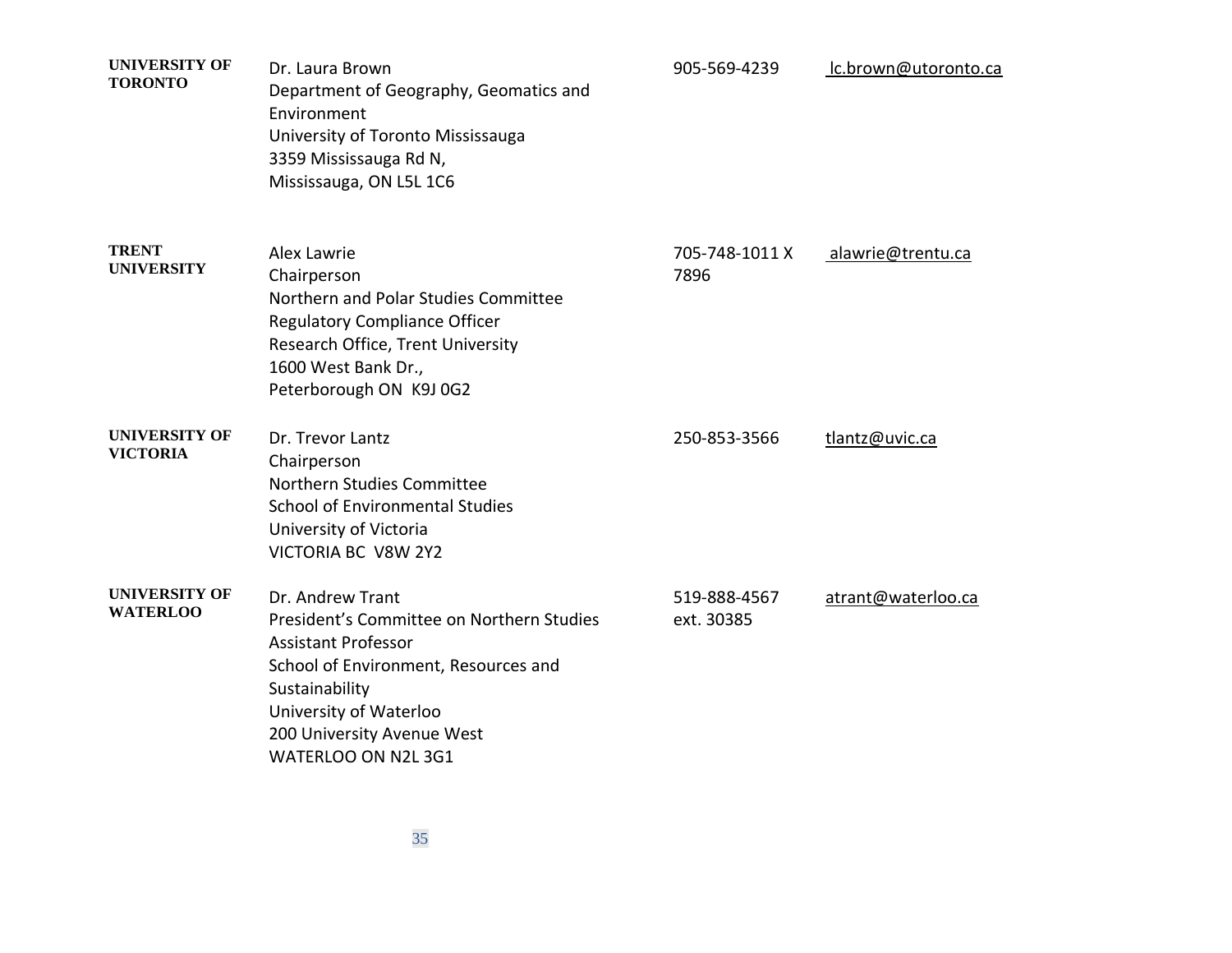| <b>WESTERN</b><br><b>UNIVERISTY</b>                   | Dr. Brian Branfireun<br>Chair, Northern Studies Committee<br>University of Western Ontario<br>Dept. of Biology, Room 2064<br><b>Biology and Geological Sciences Building</b><br>1151 Richmond St.<br>London ON N6A 5B7 | 519-661-2111 x<br>89221   | bbranfir@uwo.ca             |
|-------------------------------------------------------|------------------------------------------------------------------------------------------------------------------------------------------------------------------------------------------------------------------------|---------------------------|-----------------------------|
| <b>WILFRID</b><br><b>LAURIER</b><br><b>UNIVERSITY</b> | <b>Colin Robertson</b><br>Northern Studies Committee<br><b>Wilfrid Laurier University</b><br>75 University Ave West<br>Waterloo ON N2L 3C5                                                                             | 519-884-0710<br>x4757     | crobertson@wlu.ca           |
| <b>UNIVERSITY OF</b><br><b>WINDSOR</b>                | Dr. Oliver P. Love<br>Chairperson<br><b>NSTP Committee</b><br>Department of Biological Sciences<br>University of Windsor<br>401 Sunset Avenue<br>WINDSOR ON N9B 3P4                                                    | 519-253-3000<br>ext. 2711 | olove@uwindsor.ca           |
| <b>UNIVERSITY OF</b><br><b>WINNIPEG</b>               | Patricia Fitzpatrick<br>Northern Studies Committee<br>University of Winnipeg<br>515 Portage Avenue<br>Winnipeg Manitoba R3B 2E9                                                                                        | 204.786.9137              | researchoffice@uwinnipeg.ca |
| <b>YORK</b><br><b>UNIVERSITY</b>                      | Professor Laura McKinnon York Hall 225, Glendon<br>College, York University.<br>2275 Bayview Avenue, North York, ON M4W 3M6                                                                                            | 416-736-2100 X<br>88481   | Imck@glendon.yorku.ca       |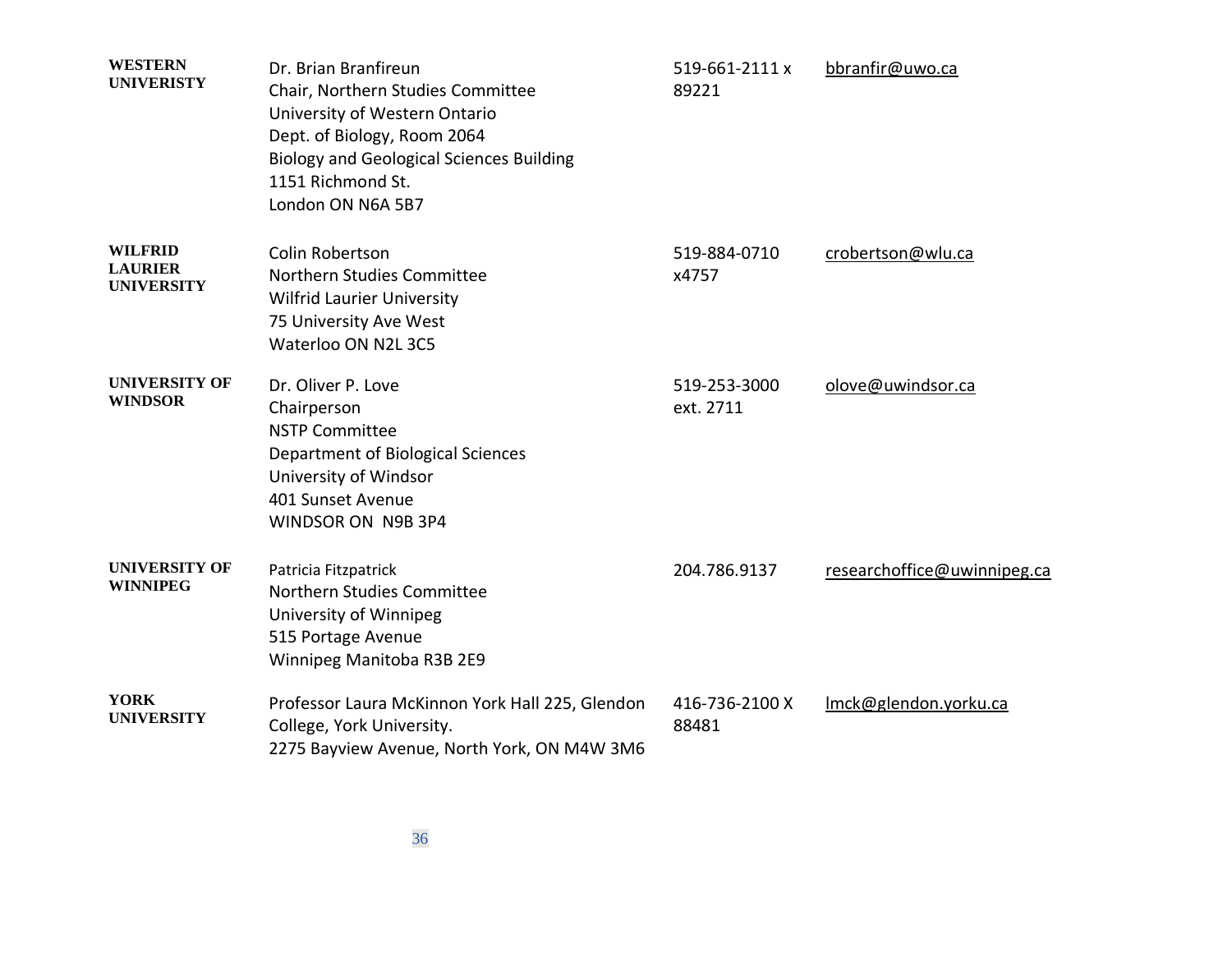**YUKON UNIVERSITY**

Amanda Graham Chairperson, NSTP Committee School of Liberal Arts Applied Arts Division Yukon University 500 University Drive WHITEHORSE YT Y1A 5K4

867-668-8773 [agraham@yukonu.ca](mailto:agraham@yukonu.ca)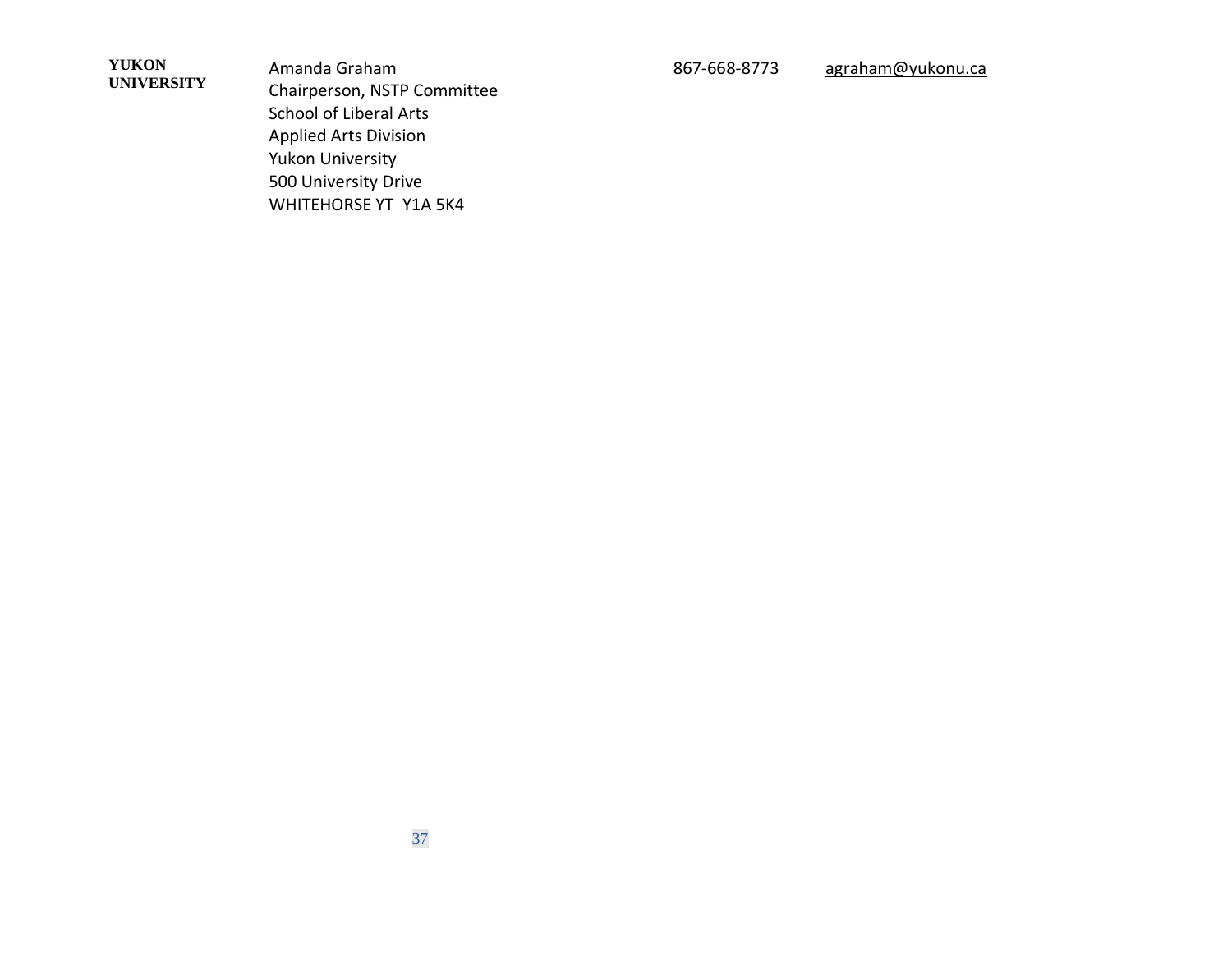# **Appendix 2 - Community Interactions/Engagement/Resources**

In general, please keep in mind that sharing information and building relationships of trust and friendships in the community are what's important – being open and outgoing, and looking for ways to be useful in the community and ways to build links with people. This can happen in many ways, depending on the circumstances: participating in community social events; volunteering; going out on the land with local hunters; visiting elders or band councils, making presentations to community groups and school classes; being available to answer questions about research; hiring local outfitters and guides.

What is appropriate depends on the project and the relationship that has been developed at the community level. It is strongly recommended that students and/or their professors seek local partners to determine what is appropriate when developing a research plan.

What is engagement? Some points to consider:

- Who are you engaging? Translate complex research accordingly.
- Make the link as to why this research is important.
- Ask communities what do YOU want?

To summarize, engagement is who the research is relevant to – being creative and innovative is key!

### **National Inuit Strategy on Research**

POLAR remains committed towards adhering to the Inuit Tapiriit Kanatami's (ITK) National Inuit Strategy on Research (NISR) which outlines the coordinated actions required to improve the way Inuit Nunangat research is governed, resourced, conducted, and shared.

More information on the *National Inuit Strategy on Research* can be found at [https://www.itk.ca/national-inuit-strategy-on-research/.](https://www.itk.ca/national-inuit-strategy-on-research/)

# **Conducting Research in the Territories**

Below you will find important resources regarding conducting research in the Territories.

#### **Northwest Territories**

Northwest Territories Science Agenda (priorities in the NWT): <https://nwtresearch.com/research/nwt-research-policies/nwt-science-agenda> Scientific Research Licence <http://nwtresearch.com/licensing-research/scientific-research-license> Communicating Research <http://nwtresearch.com/licensing-research/communicating-research> NWT Research Database <http://nwtresearch.com/licensing-research/nwt-research-database> Aurora College Research Ethics Committee <https://nwtresearch.com/research-services/research-ethics>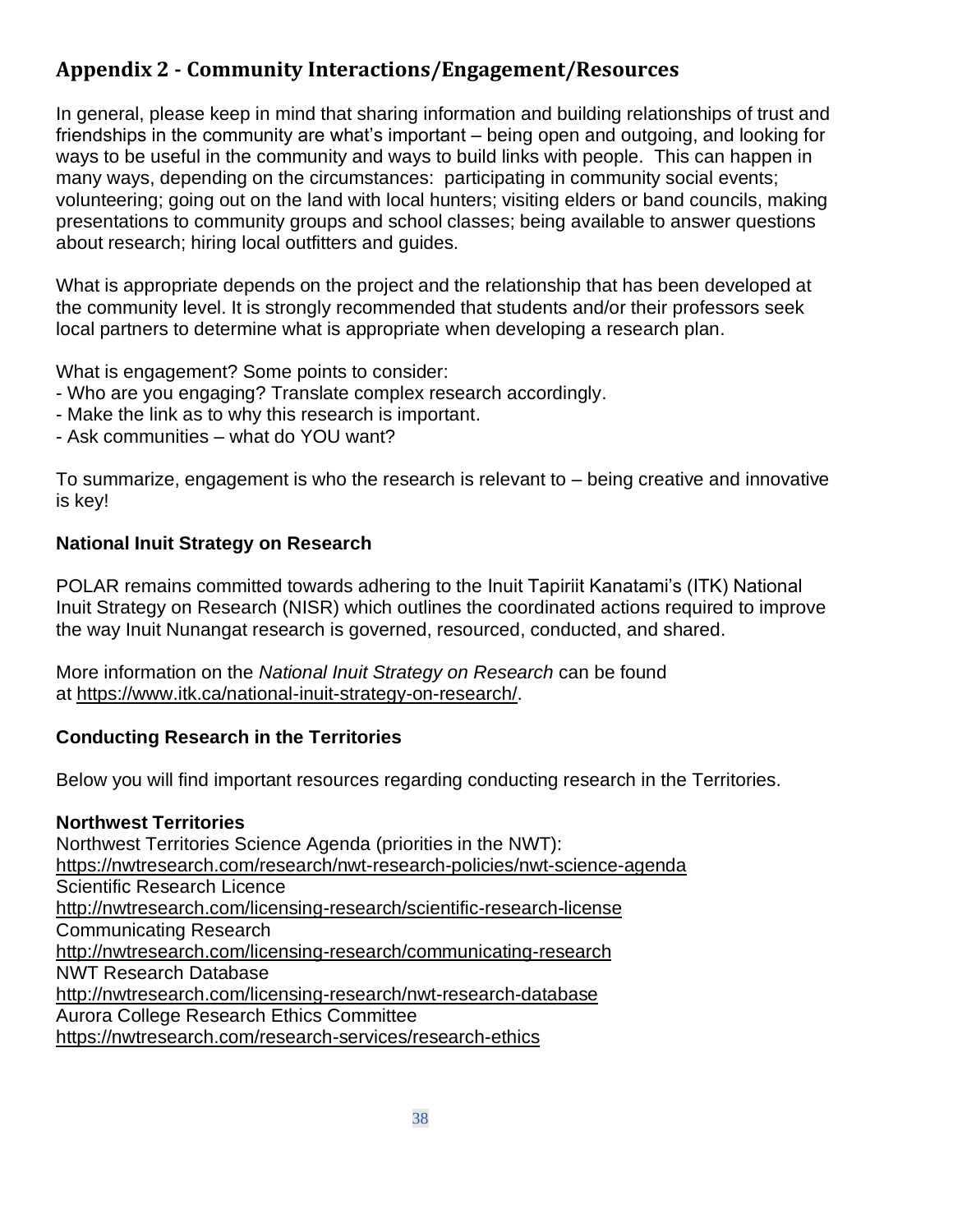### **Yukon**

Yukon Government has produced a Guidebook on Scientific Research in the Yukon that has information on the application process and license requirements.

#### [http://www.tc.gov.yk.ca/scientists\\_explorers.html](http://www.tc.gov.yk.ca/scientists_explorers.html)

The Yukon Research Centre hosts a number of programs and services with the common goal to develop collaborative research, innovation and outreach that meets the needs of northerners. YRC also provides a number of services supporting research and innovation. These services include: research funding, laboratory space, support space, a residence for researchers, and logistics support. The Research Centre also has protocol guidelines for doing research with Yukon First Nations. <http://www.yukoncollege.yk.ca/research/>

### **Nunavut**

The link to all information when conducting research in Nunavut can be found through the Nunavut Research Institute at: <http://www.nri.nu.ca/>

### **Other**

The Canadian Network of Northern Research Operators (CNNRO) is a network of research support facilities providing specialized technical services to academic, government, private and international scientific research sectors. The member facilities provide the know-how and infrastructure that make research possible in the nation's Arctic and sub-Arctic regions. <http://cnnro.ca/>

Canada's North has significant geo-political, environmental and cultural variations that make conducting research in the region both exciting and challenging. As the national organization responsible for advancing knowledge in Canada's North, Polar Knowledge Canada (POLAR) has compiled the following online material to assist researchers in preparing for their visit. These resources provide best practices, as well as region-specific information, for conducting research in Nunatsiavut (northern Labrador), Nunavik (northern Quebec), Nunavut, Northwest Territories and Yukon.

<https://www.canada.ca/en/polar-knowledge/online-portal-for-researchers.html>